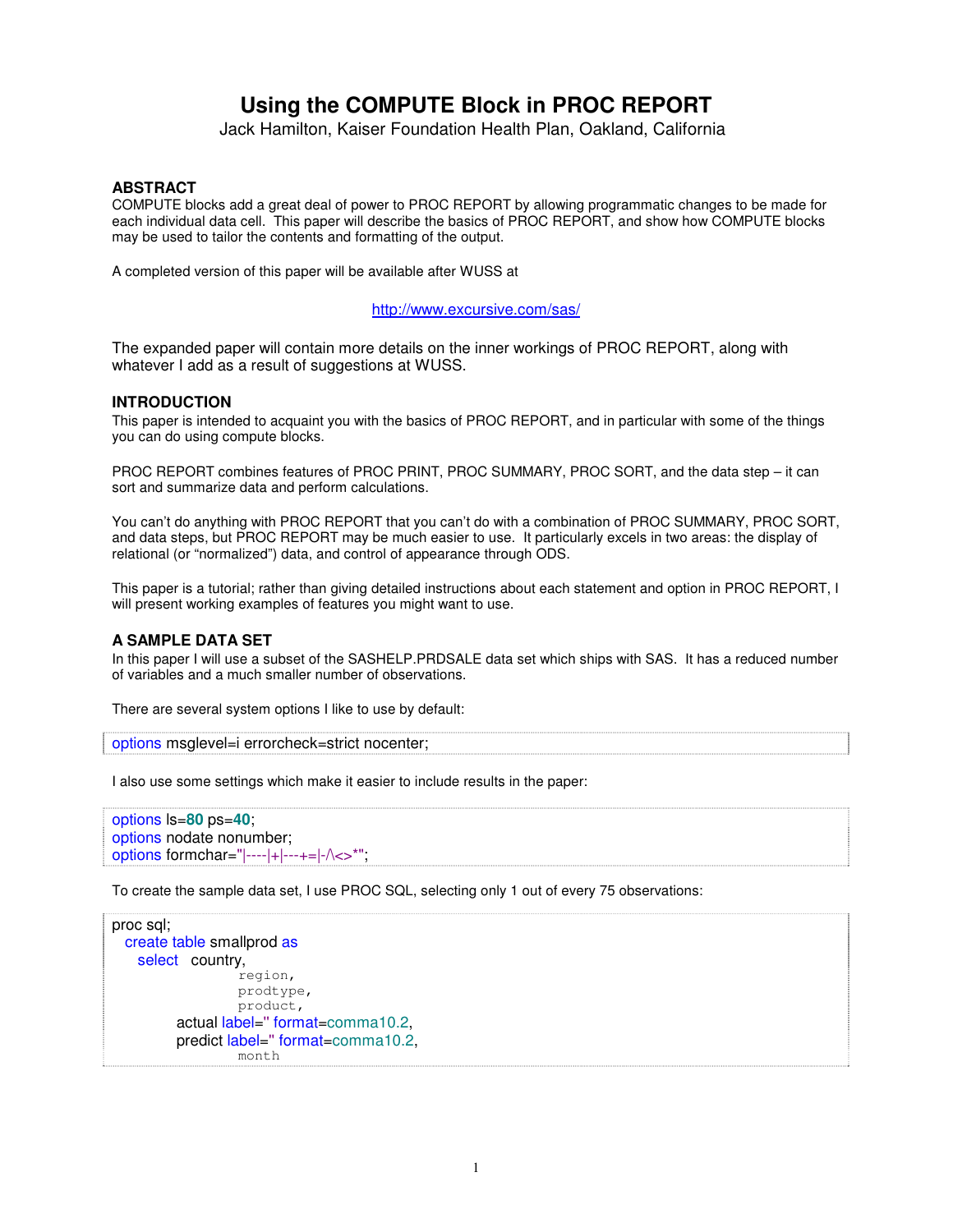```
from sashelp.prdsale
   where mod(monotonic(), 75) = 0order by ranuni(94612);
quit;
```
Printing the output (with an old-fashioned PROC PRINT) shows us what the data set looks like:

| title 'PROC PRINT'.        |
|----------------------------|
| proc print data=smallprod; |
| run:                       |

prints:

| PROC PRINT  |        |           |            |              |               |     |
|-------------|--------|-----------|------------|--------------|---------------|-----|
| Obs COUNTRY | REGION | PRODTYPE  | PRODUCT    | ACTUAL       | PREDICT MONTH |     |
| 1 CANADA    | EAST   | FURNITURE | <b>BED</b> | 983.00       | 851.00        | Jun |
| 2 GERMANY   | EAST   | OFFICE    | CHAIR      | 197.00       | 747.00        | Mar |
| 3 U.S.A.    | EAST   | OFFICE    | DESK       | 415.00       | 763.00        | Dec |
| 4 CANADA    | EAST   | OFFICE    | DESK       | 234.00       | 452.00        | Sep |
| 5 CANADA    | WEST   | OFFICE    | TABLE      | 778.00       | 231.00        | Dec |
| 6 CANADA    | WEST   | OFFICE    | CHAIR      | 838.00       | 98.00         | Jun |
| 7 U.S.A.    | EAST   | FURNITURE | SOFA       | 662.00       | 566.00        | Mar |
| 8 GERMANY   | EAST   | FURNITURE | <b>BED</b> | 770.00       | 110.00        | Sep |
| 9 U.S.A.    | WEST   | OFFICE    | CHAIR      | 425.00       | 296.00        | Mar |
| 10 GERMANY  | WEST   | OFFICE    | DESK       | 875.00       | 890.00        | Sep |
| 11 GERMANY  | EAST   | OFFICE    | DESK       | 625.00       | 953.00        | Dec |
| 12 GERMANY  | WEST   | OFFICE    | TABLE      | 881.00       | 817.00        | Dec |
| 13 U.S.A.   | EAST   | OFFICE    | CHAIR      | 862.00       | 21.00         | Jun |
| 14 U.S.A.   | WEST   | FURNITURE | <b>BED</b> | 550.00       | 369.00        | Jun |
| 15 CANADA   | WEST   | FURNITURE | SOFA       | 142.00       | 583.00        | Mar |
| 16 U.S.A.   | WEST   | OFFICE    | DESK       | 655.00       | 912.00        | Sep |
| 17 CANADA   | EAST   | OFFICE    | CHAIR      | 670.00       | 679.00        | Mar |
| 18 U.S.A.   | EAST   | FURNITURE | <b>BED</b> | 153.00 37.00 |               | Sep |
| 19 GERMANY  | WEST   | FURNITURE | <b>BED</b> | 468.00       | 576.00        | Jun |

The remaining examples in this paper will not show all of the detail lines unless they are necessary to express a point.

If we run PROC REPORT with virtually no options, we'll get similar (but not identical) output:

| title 'Plain PROC REPORT',<br>run: |             | proc report data=smallprod nowindows missing; |             |        |         |       |  |
|------------------------------------|-------------|-----------------------------------------------|-------------|--------|---------|-------|--|
| Plain PROC REPORT                  |             |                                               |             |        |         |       |  |
|                                    |             | Product.                                      |             |        |         | Mon   |  |
| Country                            | Region      | type                                          | Product     | ACTUAL | PREDICT | t.h   |  |
| CANADA                             | <b>FAST</b> | <b>FURNITURE</b>                              | <b>BED</b>  | 983.00 | 851.00  | . Tun |  |
| GERMANY                            | <b>FAST</b> | OFFICE                                        | CHATR       | 197.00 | 747.00  | Mar   |  |
| U.S.A.                             | <b>FAST</b> | OFFICE                                        | <b>DESK</b> | 415.00 | 763.00  | Dec   |  |
| $\langle$ LINES DELETED>           |             |                                               |             |        |         |       |  |
| GERMANY                            | WEST        | FURNITURE                                     | <b>BED</b>  | 468.00 | 576.00  | Tun.  |  |

There's no OBS column, labels are used instead of variable names, and the Month label is split, but otherwise they're pretty similar.

### **SOME BASIC OPTIONS**

There are some basic options I almost always use with PROC REPORT: NOWINDOWS, MISSING, HEADLINE, and HEADSKIP.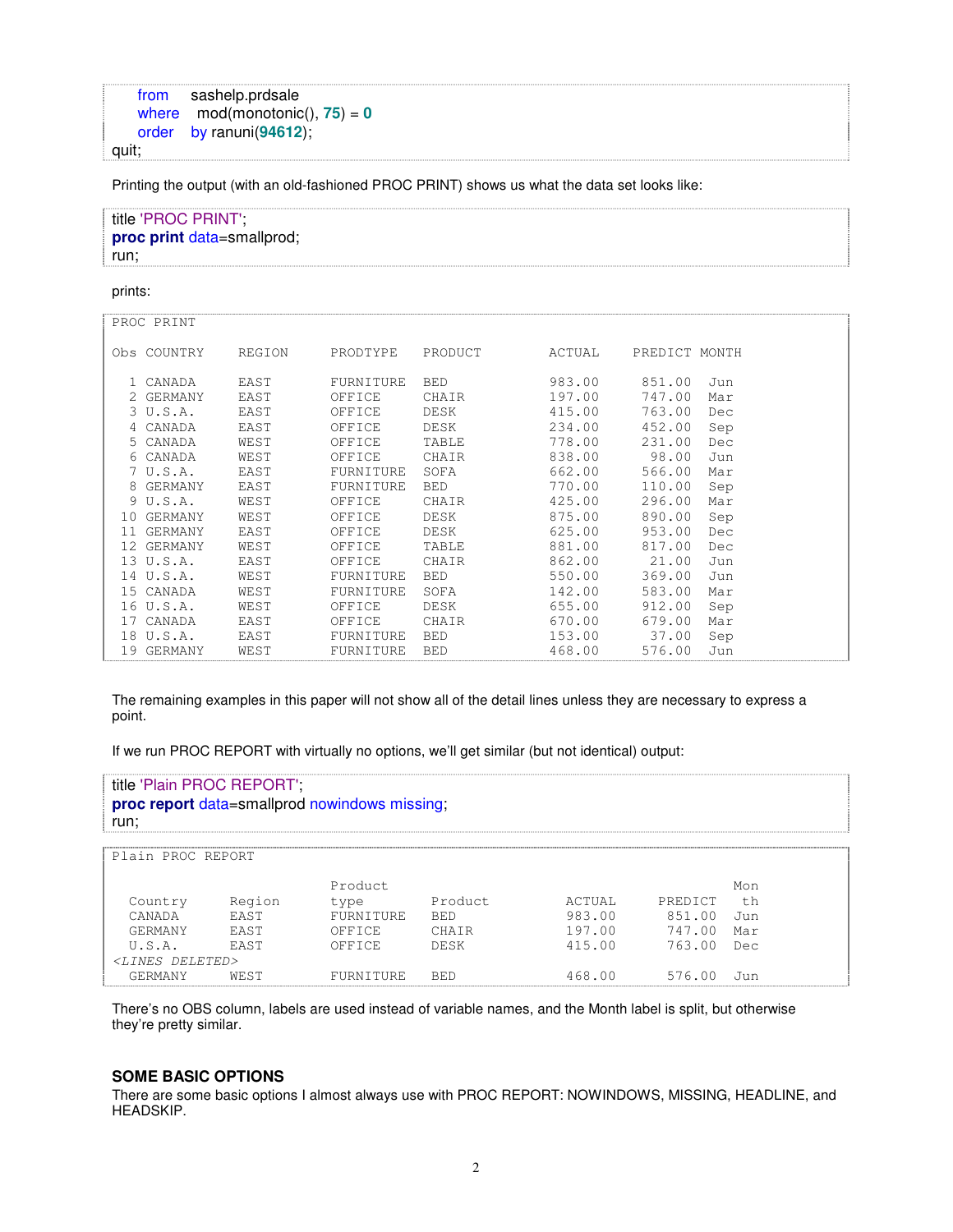NOWINDOWS tells PROC REPORT not to go into interactive mode. This applies only if you're running SAS interactively. It doesn't hurt to specify it in batch.

MISSING is similar to the MISSING option in PROC SUMMARY, PROC MEANS, PROC TABULATE, and PROC FREQ. It tells SAS not to silently delete observations with missing values in their classification variables. For some reason, statisticians seem to think this is OK, but it's almost never appropriate for business or personal use – your numbers won't add up right. So always use the MISSING option, just in case your data have missing values. It's a good habit to get into.

HEADLINE tells PROC REPORT to print an underline below the column headers. HEADSKIP tells PROC REPORT to skip a line after the header. As we'll see later, there's another way to achieve this effect, this but is the easy way.

```
proc report data=smallprod
     nowindows missing headline headskip;
run;
```
prints:

| Country                    | Region      | Product.<br>type | Product     | ACTUAL | PREDICT | Mon<br>th |
|----------------------------|-------------|------------------|-------------|--------|---------|-----------|
| CANADA                     | <b>FAST</b> | FURNITURE        | BED.        | 983.00 | 851.00  | Jun       |
| GERMANY                    | <b>FAST</b> | OFFICE           | CHATR       | 197.00 | 747.00  | Mar       |
| U.S.A.                     | <b>FAST</b> | OFFICE           | <b>DESK</b> | 415.00 | 763.00  | Dec       |
| <lines deleted=""></lines> |             |                  |             |        |         |           |
| <b>GERMANY</b>             | WEST        | FURNITURE        | BED         | 468.00 | 576.00  | Jun       |

### **THE COLUMN STATEMENT**

The COLUMN statement is used to tell PROC REPORT which variables you want to print, and in what order. It's similar to the VAR statement in PROC PRINT.

**proc report** data=smallprod nowindows missing headline headskip; column country region product month predict actual; run;

#### prints:

| Country                              | Region                     | Product             | Mon<br>th   | PREDICT          | ACTUAL           |
|--------------------------------------|----------------------------|---------------------|-------------|------------------|------------------|
| CANADA<br><b>GERMANY</b>             | <b>FAST</b><br><b>FAST</b> | <b>BED</b><br>CHATR | เJบท<br>Mar | 851.00<br>747.00 | 983.00<br>197.00 |
| U.S.A.<br><lines deleted=""></lines> | <b>FAST</b>                | DESK                | Dec         | 763.00           | 415.00           |
| GERMANY                              | WEST                       | <b>BED</b>          | Jun.        | 576.00           | 468.00           |

### **THE DEFINE STATEMENT – ORDER**

You tell PROC REPORT how to handle specific columns using the DEFINE statement. It has a number of options; one commonly used option is ORDER, which tells PROC REPORT to sort the data:

**proc report** data=smallprod nowindows missing headline headskip; column country region product month predict actual; define country / order; define region / order; run;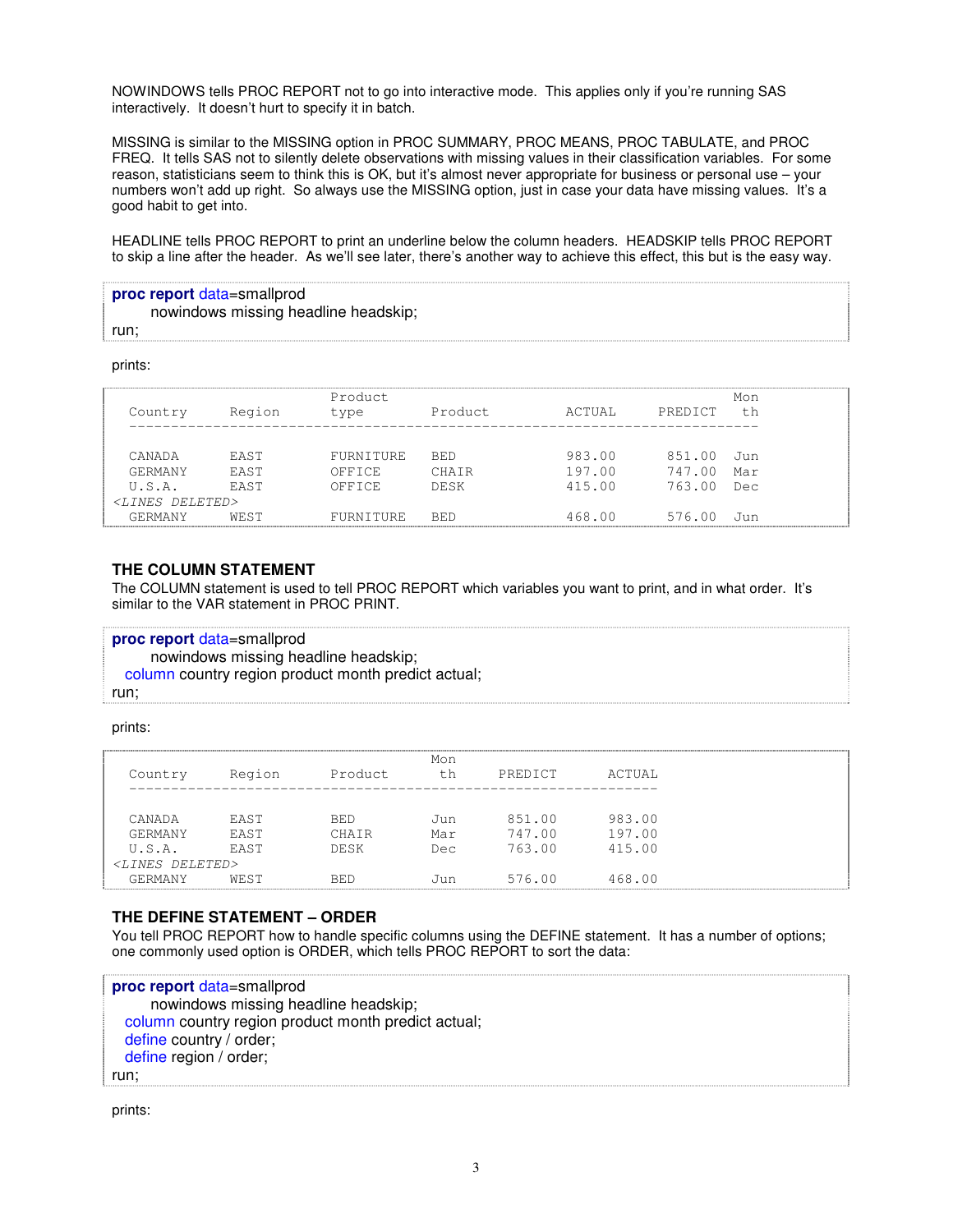|                            |        |            | Mon |         |        |
|----------------------------|--------|------------|-----|---------|--------|
| Country                    | Region | Product    | th  | PREDICT | ACTUAL |
|                            |        |            |     |         |        |
| CANADA                     | EAST   | <b>BED</b> | Jun | 851.00  | 983.00 |
|                            |        | DESK       | Sep | 452.00  | 234.00 |
|                            |        | CHATR      | Mar | 679.00  | 670.00 |
|                            | WEST   | TABLE      | Dec | 231.00  | 778.00 |
|                            |        | CHAIR      | Jun | 98.00   | 838.00 |
|                            |        | SOFA       | Mar | 583.00  | 142.00 |
| GERMANY                    | EAST   | CHAIR      | Mar | 747.00  | 197.00 |
| <lines deleted=""></lines> |        |            |     |         |        |

As you can see, it's possible to order by more than one column. Columns are ordered by their appearance in the COLUMN statement, not by the physical order of the DEFINE statements.

### **THE DEFINE STATEMENT – GROUP**

The GROUP option on the DEFINE statement tells PROC REPORT that you want to create a SUMMARY report rather than a detail report, summarizing by the variables with DEFINE / ORDER:

```
proc report data=smallprod
        nowindows missing headline headskip;
  column country region product month predict actual;
  define country / group;
  define region / group;
run;
```
prints:

|                             |        |              | Mon |         |        |
|-----------------------------|--------|--------------|-----|---------|--------|
| Country                     | Region | Product      | th  | PREDICT | ACTUAL |
|                             |        |              |     |         |        |
| CANADA                      | EAST   | <b>BED</b>   | Jun | 851.00  | 983.00 |
|                             |        | DESK         | Sep | 452.00  | 234.00 |
|                             |        | CHAIR        | Mar | 679.00  | 670.00 |
|                             | WEST   | <b>TABLE</b> | Dec | 231.00  | 778.00 |
|                             |        | CHATR        | Jun | 98.00   | 838.00 |
|                             |        | SOFA         | Mar | 583.00  | 142.00 |
| GERMANY                     | FAST   | CHAIR        | Mar | 747.00  | 197.00 |
| DELETED><br>$<$ T, T N $ES$ |        |              |     |         |        |

But wait! That looks just like the previous output? What happened?

If you look in the log, you'll see these lines:

NOTE: Groups are not created because the usage of PRODUCT is DISPLAY.

What that's telling you is the product variable might have multiple values within each group. Since PROC REPORT has no way of knowing what you want displayed, it just gives up and doesn't group at all.

When this happens, you probably want to delete the problematic column:

**proc report** data=smallprod nowindows missing headline headskip; column country region predict actual; define country / group; define region / group; run;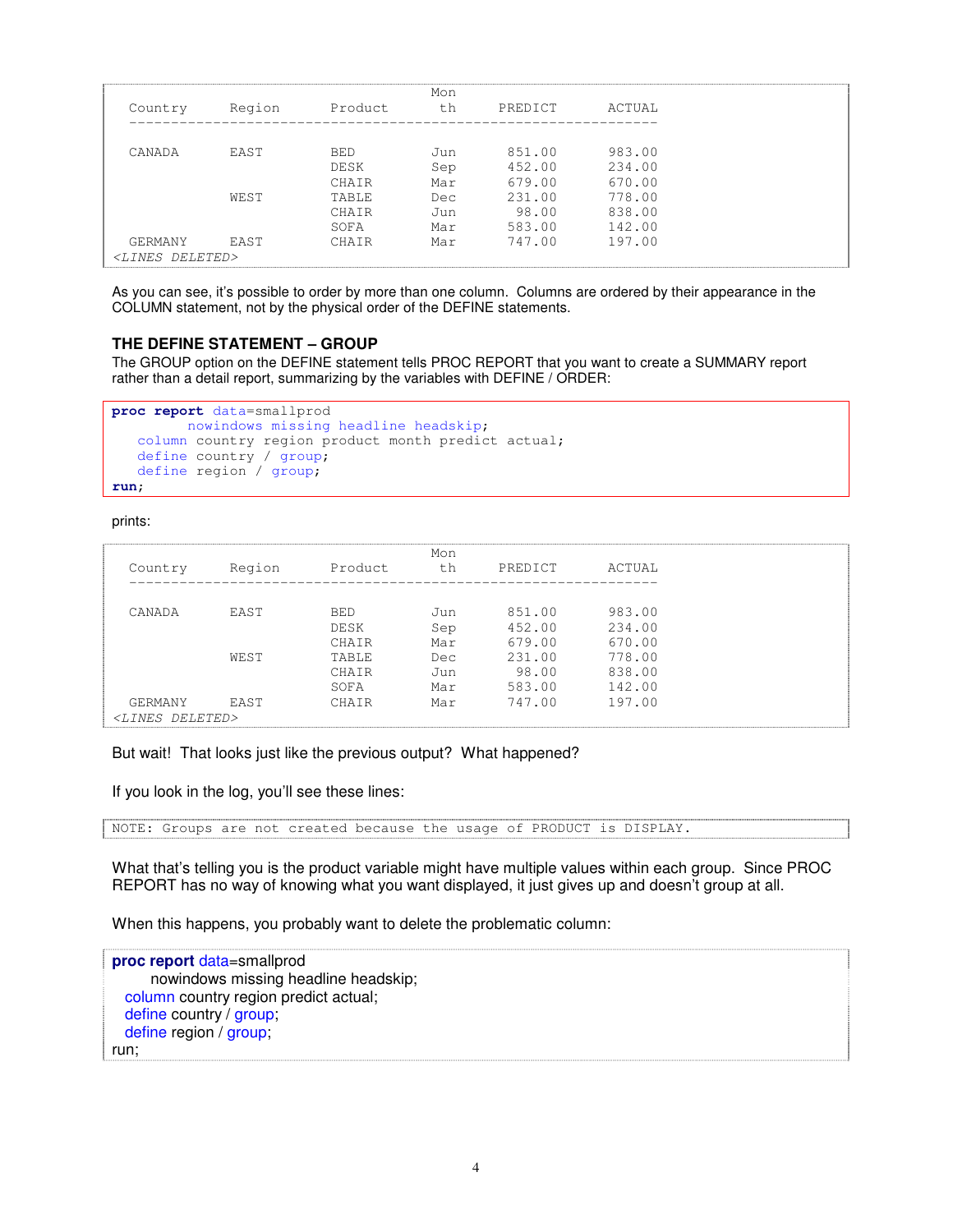prints:

| Country | Region      | PREDICT  | ACTUAL   |
|---------|-------------|----------|----------|
|         |             |          |          |
|         |             |          |          |
| CANADA  | <b>FAST</b> | 1,982.00 | 1,887.00 |
|         | WEST        | 912.00   | 1,758.00 |
| GERMANY | <b>EAST</b> | 1,810.00 | 1,592.00 |
|         | WEST        | 2,283.00 | 2,224.00 |
| U.S.A.  | <b>FAST</b> | 1,387.00 | 2,092.00 |
|         | WEST        | 1,577.00 | 1,630.00 |

# **FORMATTED GROUPS**

You can also apply a format to a grouped variable, and the report will be sorted and grouped by the formatted value rather than the internal value:

```
proc format;
 value $Continent
    'U.S.A.', 'CANADA' = 'NA'<br>'GERMANY' = 'EU';
    'GERMANY'
run;
proc report data=smallprod
      nowindows missing headline;
 column country region predict actual;
 define country / group format=$continent. width=7;
 define region / group;
run;
```
#### prints:

| Country Region |             | PREDICT  | ACTUAL   |
|----------------|-------------|----------|----------|
|                | <b>FAST</b> | 1,810.00 | 1,592.00 |
|                | WEST        | 2,283.00 | 2,224.00 |
| ΝA             | <b>FAST</b> | 3,369.00 | 3,979.00 |
|                | WEST        | 2,489.00 | 3,388.00 |

### **OTHER STATISTICS**

The most common statistic is probably SUM, but other statistics (MEAN, STD, MIN, MAX, and so forth) are also available and can be specified in the DEFINE statement (only one at a time):

### **proc report** data=smallprod

nowindows missing headline headskip; column country region predict actual; define country / group; define region / group; define predict / mean; define actual / mean;

#### run;

| Country | Region       | PREDICT          | ACTUAL           |
|---------|--------------|------------------|------------------|
| CANADA  | EAST         | 660.67           | 629.00           |
|         | WEST         | 304.00           | 586.00           |
| GERMANY | EAST<br>WEST | 603.33<br>761.00 | 530.67<br>741.33 |
| U.S.A.  | EAST         | 346.75           | 523.00           |
|         | WEST         | 525.67           | 543.33           |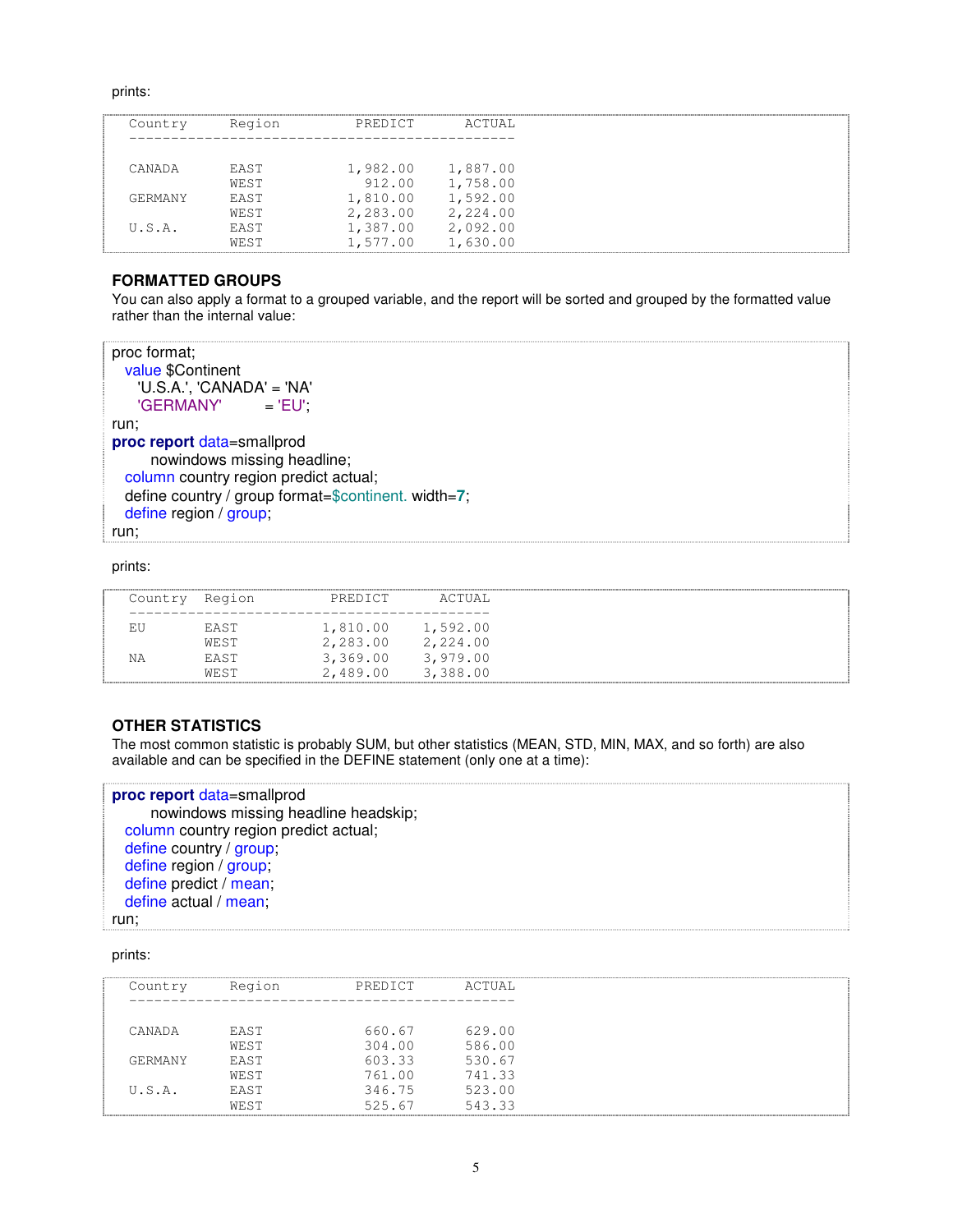### **REPORT LEVEL SUMMARIES**

You can use the RBREAK statement to create a summary line at the bottom of the report:

| proc report data=smallprod            |
|---------------------------------------|
| nowindows missing headline;           |
| column country region predict actual; |
| define country / group;               |
| define region / group;                |
| rbreak after / summarize skip ol;     |
| run:                                  |

### prints:

| Country | Region      | PREDICT  | ACTUAL    |
|---------|-------------|----------|-----------|
| CANADA  | <b>FAST</b> | 1,982.00 | 1,887.00  |
|         | WEST        | 912.00   | 1,758.00  |
| GERMANY | <b>FAST</b> | 1,810.00 | 1,592.00  |
|         | WEST        | 2,283.00 | 2,224.00  |
| U.S.A.  | <b>FAST</b> | 1,387.00 | 2,092.00  |
|         | WEST        | 1,577.00 | 1,630.00  |
|         |             |          |           |
|         |             | 9,951.00 | 11,183.00 |

You can also use RBREAK BEFORE to print a summary at the beginning of the report, but this is less common.

### **GROUP LEVEL SUMMARIES**

You can use the BREAK statement to create a summary after (or before) each summary level you have defined with GROUP options:

| proc report data=smallprod               |
|------------------------------------------|
| nowindows missing headline;              |
| column country region predict actual;    |
| define country / group;                  |
| define region / group;                   |
| break after country / summarize skip ol; |
| run:                                     |

### prints:

| Country | Region       | PREDICT              | ACTUAL                        |
|---------|--------------|----------------------|-------------------------------|
| CANADA  | EAST<br>WEST | 912.00               | 1,982.00 1,887.00<br>1,758.00 |
| CANADA  |              | 2,894.00             | 3,645.00                      |
| GERMANY | EAST<br>WEST | 1,810.00<br>2,283.00 | 1,592.00<br>2,224.00          |
| GERMANY |              | 4,093.00             | 3,816.00                      |
| U.S.A.  | EAST<br>WEST | 1,387.00<br>1,577.00 | 2,092.00<br>1,630.00          |
| U.S.A.  |              | 2,964.00             | 3,722.00                      |

You can, of course, combine both BREAK and RBREAK: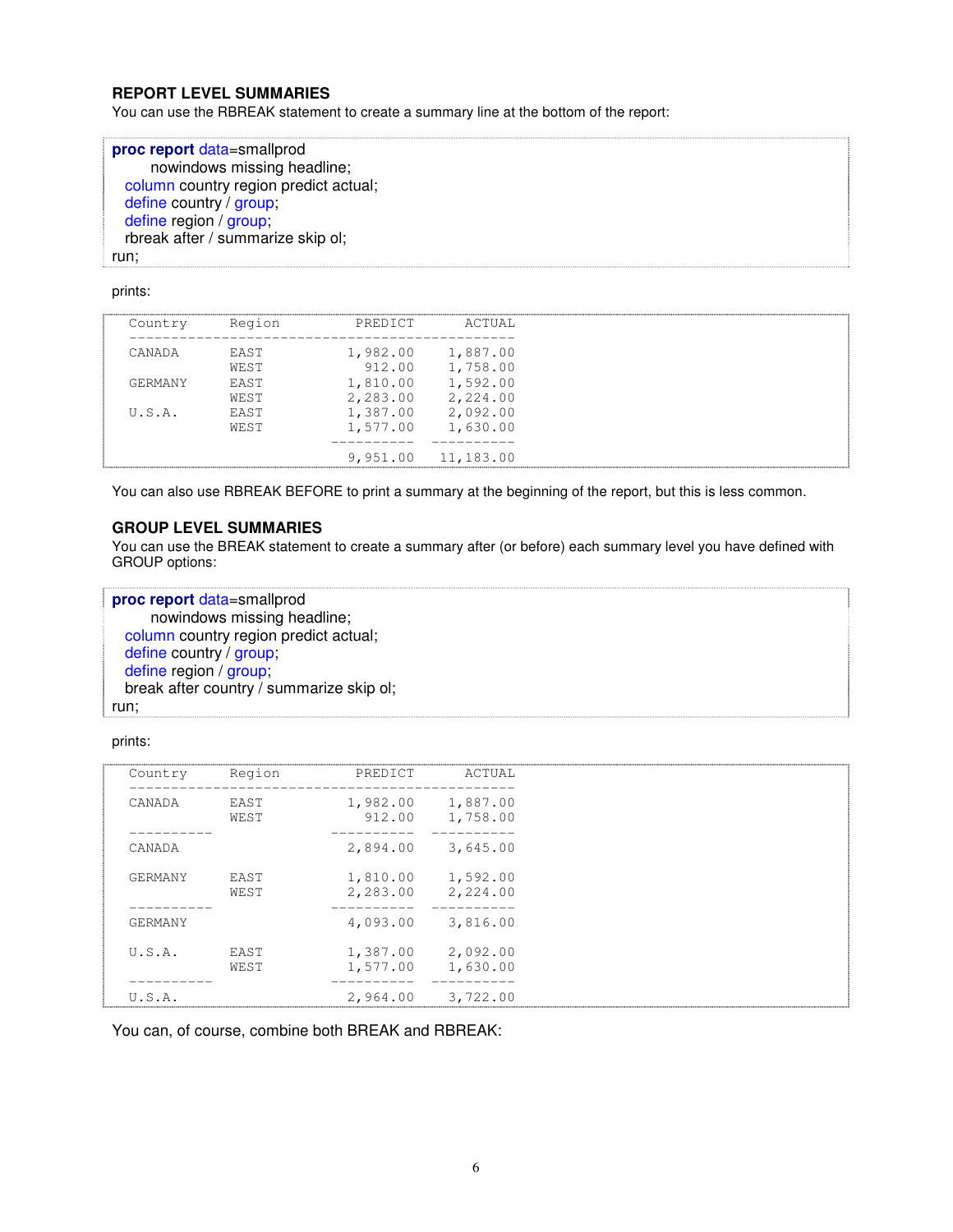**proc report** data=smallprod nowindows missing headline; column country region predict actual; define country / group; define region / group; break after country / summarize skip ol; rbreak after / summarize skip dol; run;

#### prints:

| Country | Region       | PREDICT  | ACTUAL                               |
|---------|--------------|----------|--------------------------------------|
| CANADA  | EAST<br>WEST |          | 1,982.00 1,887.00<br>912.00 1,758.00 |
|         |              |          |                                      |
| CANADA  |              | 2,894.00 | 3,645.00                             |
| GERMANY | EAST         |          | 1,810.00 1,592.00                    |
|         | WEST         |          | 2,283.00 2,224.00                    |
| GERMANY |              |          | 4,093.00 3,816.00                    |
| U.S.A.  | EAST         |          | 1,387.00 2,092.00                    |
|         | WEST         |          | 1,577.00 1,630.00                    |
| U.S.A.  |              | 2,964.00 | 3,722.00                             |
|         |              |          |                                      |
|         |              | 9,951.00 | 11,183.00                            |

### **ACROSS VARIABLES**

Often, you want print values data values across the page, in columns, rather than down the page, in rows. The ACROSS option allows you to do this:

```
proc report data=smallprod
     nowindows missing headline headskip;
 column country region predict actual;
 define country / group;
 define region / across:
 rbreak after / summarize skip ol;
run;
```
prints:

|         |      | Region |   |          |                      |
|---------|------|--------|---|----------|----------------------|
| Country | EAST | WEST   |   | PREDICT  | ACTUAL               |
|         |      |        |   |          |                      |
| CANADA  |      |        |   | 2,894.00 | 3,645.00             |
| GERMANY |      |        |   |          | 4,093.00 3,816.00    |
| U.S.A.  |      |        |   |          | 2,964.00 3,722.00    |
|         |      |        |   |          |                      |
|         |      |        | 9 |          | $9,951.00$ 11,183.00 |

The default statistic is N, the number of observations; in this case, the regions total to 19. If you want to calculate statistics for another column, use the COMMA operator: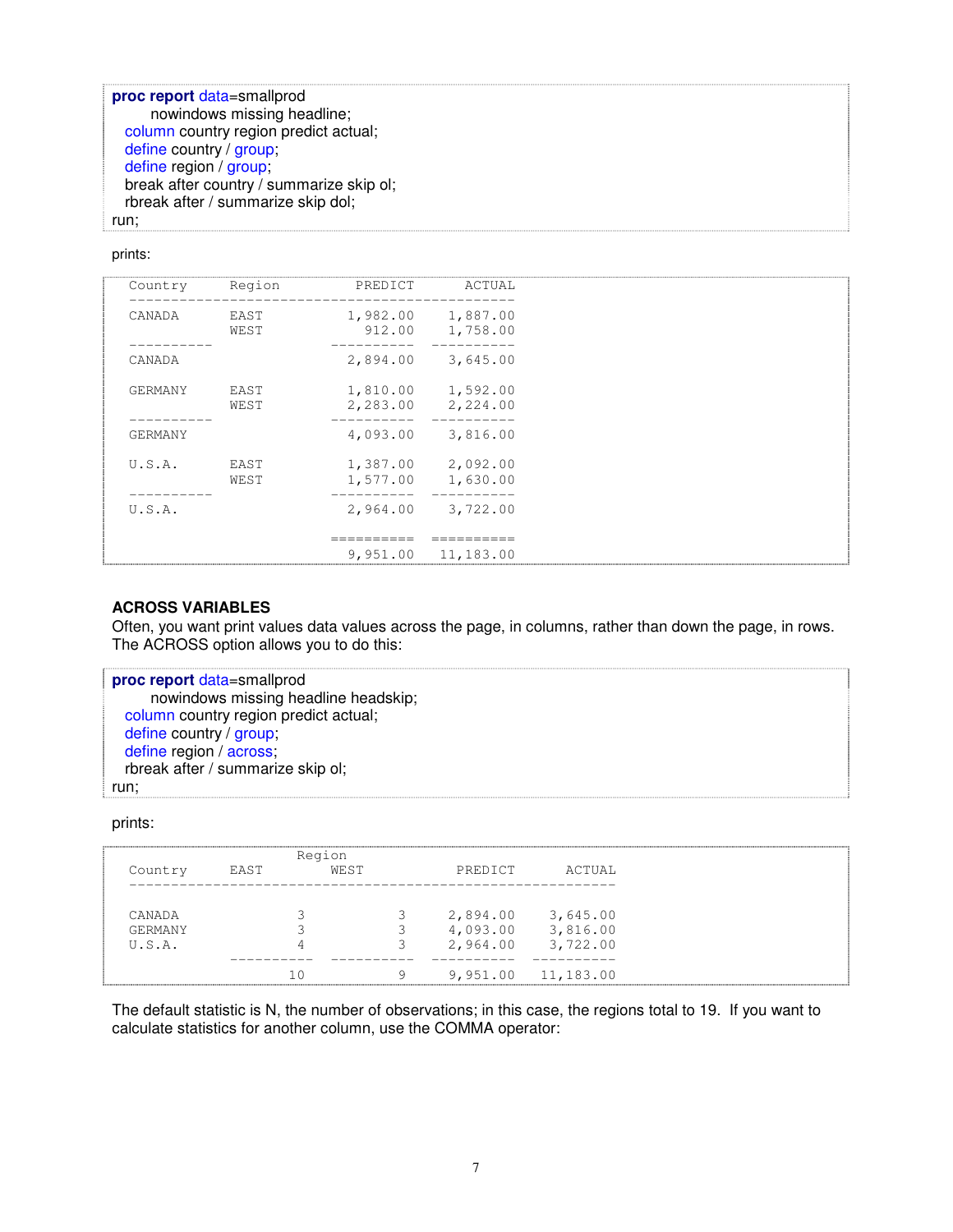**proc report** data=smallprod nowindows missing headline headskip; column country region, predict actual; define country / group; define region / across; rbreak after / summarize skip ol; run;

prints:

|         | Region                 |                 |           |
|---------|------------------------|-----------------|-----------|
| Country | <b>FAST</b><br>PREDICT | WEST<br>PREDICT | ACTUAL    |
|         |                        |                 |           |
| CANADA  | 1,982.00               | 912.00          | 3,645.00  |
| GERMANY | 1,810.00               | 2,283.00        | 3,816.00  |
| U.S.A.  | 1,387.00               | 1,577.00        | 3,722.00  |
|         |                        |                 |           |
|         | 5,179.00               | 4,772.00        | 11,183.00 |

You can use parentheses for grouping to get several statistics for one across group:

**proc report** data=smallprod nowindows missing headline headskip; column country region, (predict actual); define country / group; define region / across; rbreak after / summarize skip ol; run;

prints:

|         |          | Region   |          |          |
|---------|----------|----------|----------|----------|
|         | EAST     |          | WEST     |          |
| Country | PREDICT  | ACTUAL   | PREDICT  | ACTUAL   |
|         |          |          |          |          |
| CANADA  | 1,982.00 | 1,887.00 | 912.00   | 1,758.00 |
| GERMANY | 1,810.00 | 1,592.00 | 2,283.00 | 2,224.00 |
| U.S.A.  | 1,387.00 | 2,092.00 | 1,577.00 | 1,630.00 |
|         |          |          |          |          |
|         | 5,179.00 | 5,571.00 | 4,772.00 | 5,612.00 |

You can also put across groups side by side:

**proc report** data=smallprod nowindows missing headline headskip; column country (region prodtype) , (predict); define country / group; define region / across; define prodtype / across; rbreak after / summarize skip ol; run;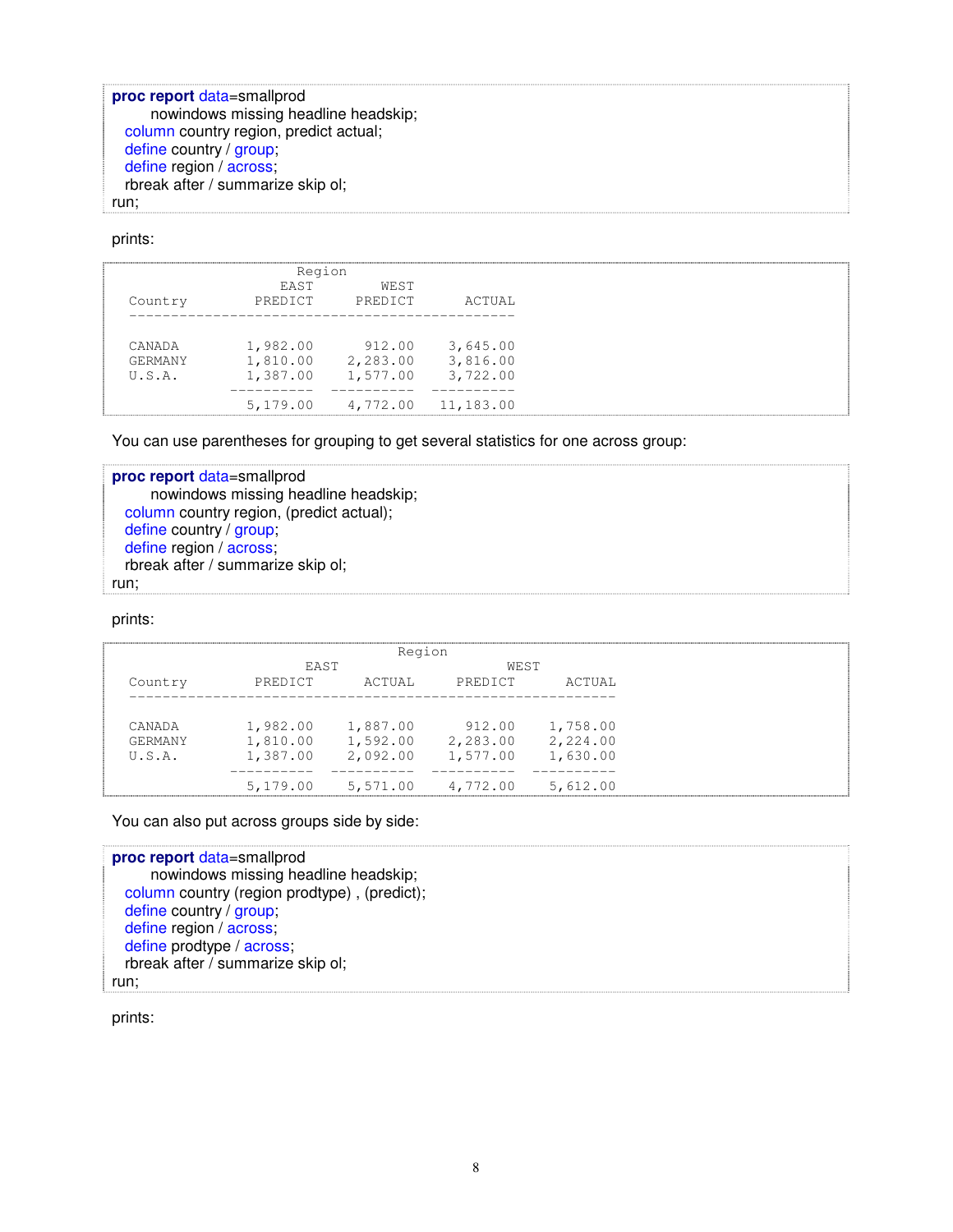|                | Region      |          | Product type     |          |
|----------------|-------------|----------|------------------|----------|
|                | <b>EAST</b> | WEST     | <b>FURNITURE</b> | OFFICE   |
| Country        | PREDICT     | PREDICT  | PREDICT          | PREDICT  |
|                |             |          |                  |          |
| CANADA         | 1,982.00    | 912.00   | 1,434.00         | 1,460.00 |
| <b>GERMANY</b> | 1,810.00    | 2,283.00 | 686.00           | 3,407.00 |
| U.S.A.         | 1,387.00    | 1,577.00 | 972.00           | 1,992.00 |
|                | 5,179.00    | 4,772.00 | 3,092.00         | 6,859.00 |

Or nest them:

| proc report data=smallprod                    |
|-----------------------------------------------|
| nowindows missing headline headskip;          |
| column country (region, prodtype), (predict); |
| define country / group                        |
| define region / across;                       |
| define prodtype / across;                     |
| rbreak after / summarize skip ol;             |
| run;                                          |

prints:

|                |              | Region   |              |                 |
|----------------|--------------|----------|--------------|-----------------|
|                | <b>FAST</b>  |          | WEST         |                 |
|                | Product type |          | Product type |                 |
|                | FURNITURE    | OFFICE   | FURNITURE    | OFFICE          |
| Country        | PREDICT      | PREDICT  |              | PREDICT PREDICT |
|                |              |          |              |                 |
|                |              |          |              |                 |
| CANADA         | 851.00       | 1,131.00 | 583.00       | 329.00          |
| <b>GERMANY</b> | 110.00       | 1,700.00 |              | 576.00 1,707.00 |
| U.S.A.         | 603.00       | 784.00   | 369.00       | 1,208.00        |
|                |              |          |              |                 |
|                | 1,564.00     | 3,615.00 | 1,528.00     | 3,244.00        |
|                |              |          |              |                 |

# **HEADER OPTIONS**

At this point, there's a lot of text on the page, and it might be useful to draw some lines to help show the groupings:

```
proc report data=smallprod
     nowindows missing headline
     split='!';
 column country ('= Groups =' region prodtype), (predict);
 define country / group,
  define region / across '- Region -',
  define prodtype / across '- Product -!- Type -';
 rbreak after / summarize skip ol;
run;
```

|                |                   |             | Groups           |                |
|----------------|-------------------|-------------|------------------|----------------|
|                |                   |             | Product          |                |
|                | Region<br>------- |             | Type             |                |
|                | <b>EAST</b>       | <b>WEST</b> | <b>FURNITURE</b> | OFFICE         |
| Country        | <b>PREDICT</b>    | PREDICT     | PREDICT          | <b>PREDICT</b> |
| <b>CANADA</b>  | 1,982.00          | 912.00      | 1,434.00         | 1,460.00       |
| <b>GERMANY</b> | 1,810.00          | 2,283.00    | 686.00           | 3,407.00       |
| U.S.A.         | 1,387.00          | 1,577.00    | 972.00           | 1,992.00       |
|                |                   |             |                  |                |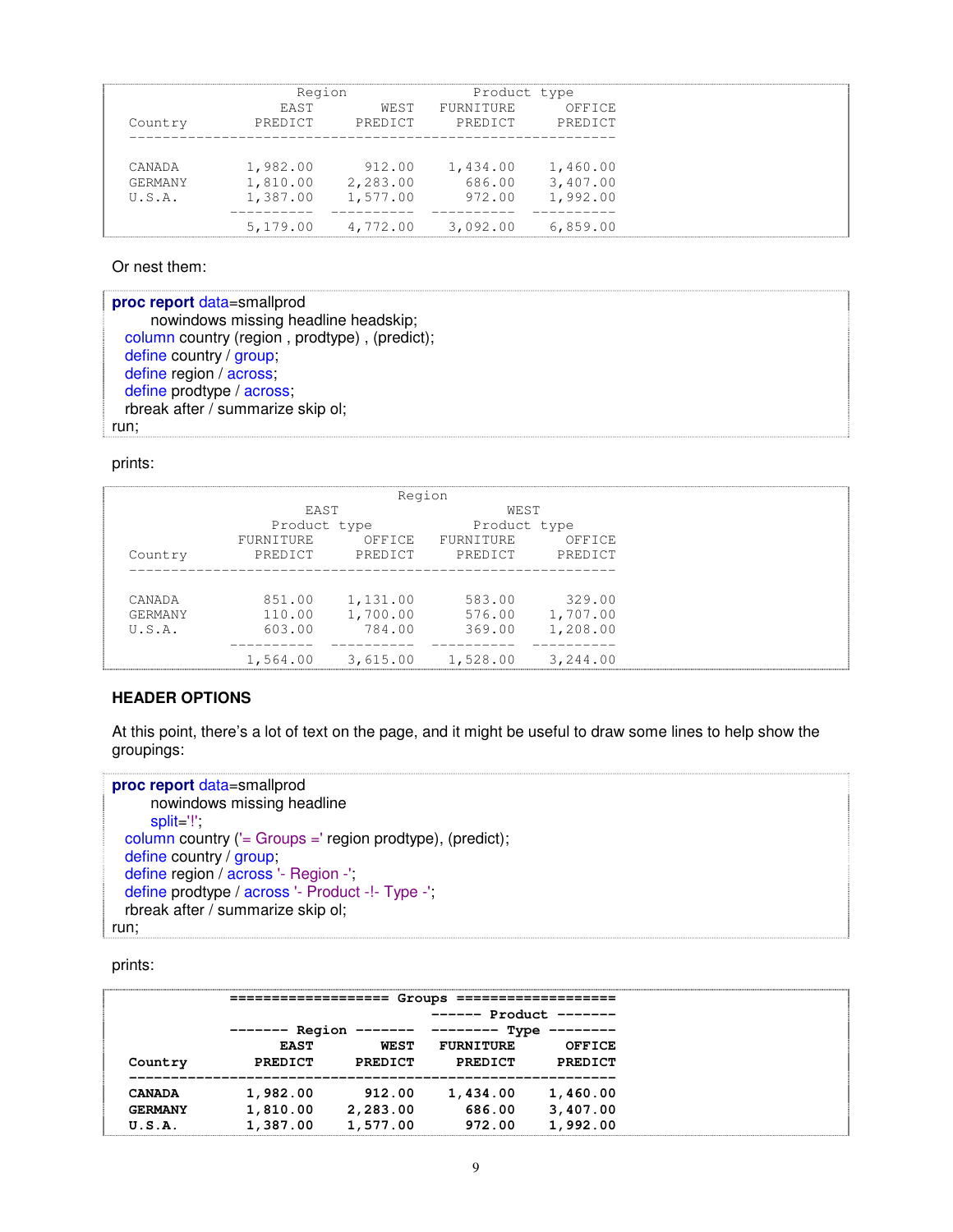### **COLUMN ALIASES**

Column Aliases allow you to use a data set variable for more than one purpose:

```
proc report data=smallprod
     nowindows missing headline split='!';
 column country
           predict predict=predictmean
           actual actual=actualmean;
 define country / group;
 define actual / sum 'Actual!Total';
 define actualmean / mean 'Actual!Mean';
 define predict / sum 'Predict!Total';
 define predictmean / mean 'Predict!Mean';
 rbreak after / summarize skip ol;
run;
```
prints:

You can combine aliases and across variables to obtain subtotal columns plus a total column:

```
proc report data=smallprod
     nowindows missing headline split='!';
 column country
            region , actual actual=actualsum;
 define country / group;
 define region / across '- Region -';
 define actual / sum;
 define actualsum / sum 'Total!Actual';
  rbreak after / summarize skip ol;
run;
```
prints:

|                | ------ Region |          |                    |
|----------------|---------------|----------|--------------------|
|                | <b>FAST</b>   | WEST     | Total              |
| Country        | ACTUAL        | ACTUAL   | Actual             |
| CANADA         | 1,887.00      | 1,758.00 | 3,645.00           |
| <b>GERMANY</b> | 1,592.00      | 2,224.00 | 3,816.00           |
| U.S.A.         | 2,092.00      | 1,630.00 | 3,722.00           |
|                |               |          |                    |
|                | 5,571.00      |          | 5,612.00 11,183.00 |

# **FORMATTED OUTPUT**

You can use the STYLE option to apply styles to ODS destinations: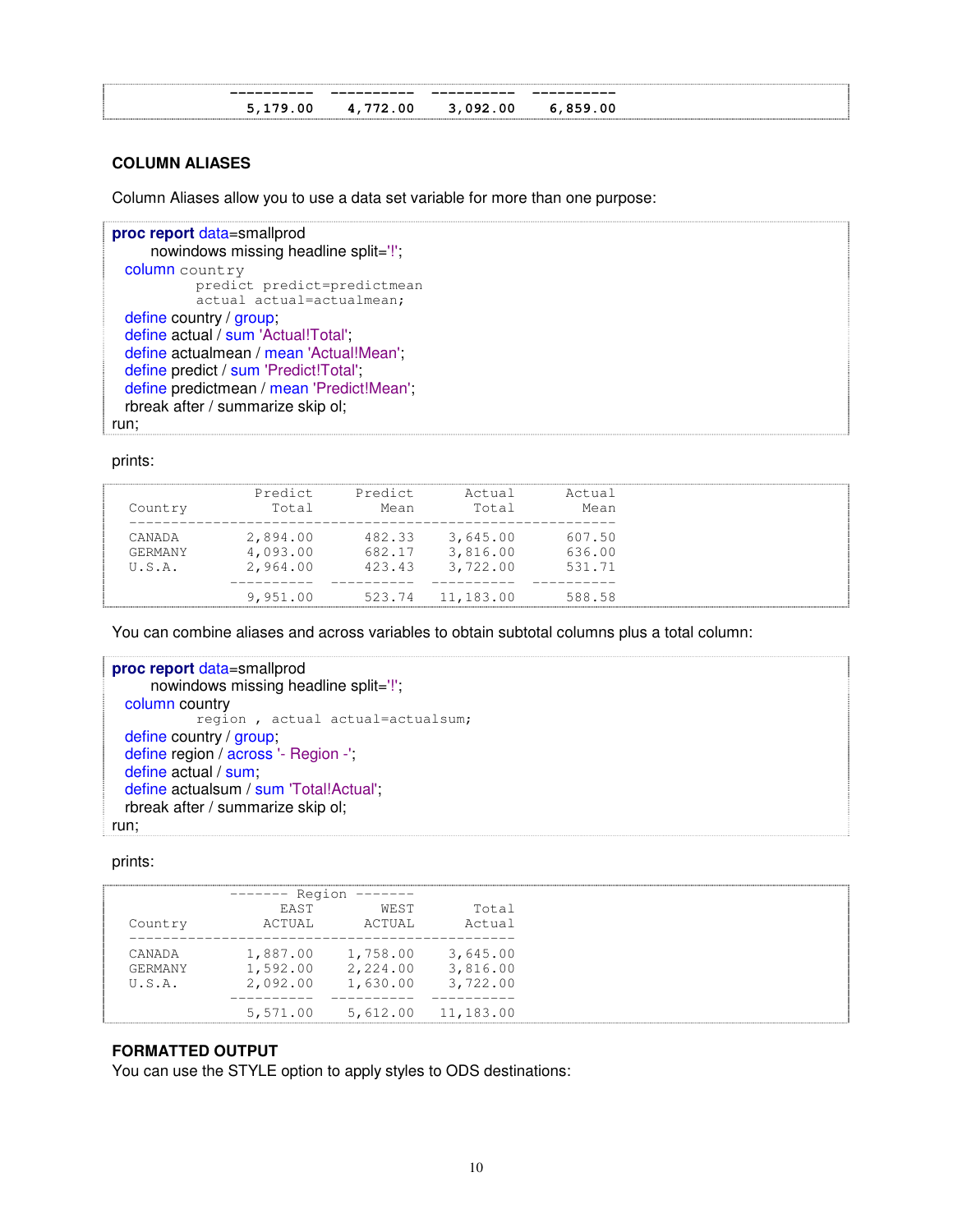```
title 'Applying STYLES';
proc report data=smallprod
     nowindows missing headline
     style(header)=[font_style=roman];
  column country region, (predict actual);
  define country / group;
 define region / across style=[font_face=courier];
 rbreak after / summarize skip ol style=[font_weight=bold];
run;
```
prints:

|                  |             |          | Region                        |          |
|------------------|-------------|----------|-------------------------------|----------|
|                  | <b>EAST</b> |          | <b>WEST</b>                   |          |
| Country          |             |          | PREDICT ACTUAL PREDICT ACTUAL |          |
| <b>CANADA</b>    | 1.982.00    | 1.887.00 | 912.00                        | 1,758.00 |
| GERMANY 1,810.00 |             | 1,592.00 | 2,283.00                      | 2,224.00 |
| U.S.A.           | 1,387.00    | 2,092.00 | 1,577.00                      | 1,630.00 |
|                  | 5,179.00    | 5,571.00 | 4,772.00                      | 5,612.00 |

This and the remaining styled reports use the HTML destination with the built-in style sasdocPrinter.

### **COMPUTED COLUMNS**

Well, finally, I hear you saying.

Computed columns allow you to calculate the value of a column using a subset of the data step language. You specify the COMPUTED option on the DEFINE statement to tell PROC REPORT that you are using a computed column, and code a COMPUTE … ENDCOMP block (known as a compute block) to calculate the value of the variable:

| proc report data=smallprod                               |
|----------------------------------------------------------|
| nowindows missing headline headskip pspace=1;            |
| column country region product month predict actual diff; |
| define country / order;                                  |
| define region / order;                                   |
| define month / order 'Mon' order=internal;               |
| define predict / display;                                |
| define actual / display;                                 |
| define diff / computed format=comma10.2;                 |
| compute diff;                                            |
| $diff = actual - predict;$                               |
| endcomp;                                                 |
| run:                                                     |

prints:

| Country                    | Region      | Product             | Mon        | PREDICT          | ACTUAL           | diff              |  |
|----------------------------|-------------|---------------------|------------|------------------|------------------|-------------------|--|
| CANADA                     | <b>FAST</b> | CHATR<br><b>BED</b> | Mar<br>Jun | 679.00<br>851.00 | 670.00<br>983.00 | $-9.00$<br>132.00 |  |
| <lines deleted=""></lines> |             | <b>DESK</b>         | Sep        | 452.00           | 234.00           | $-218.00$         |  |

There's a very important restriction on variables in compute blocks: You can only use variables to the left of the current column in your calculations (you can assign a value to a variable to the right, but you can't read it).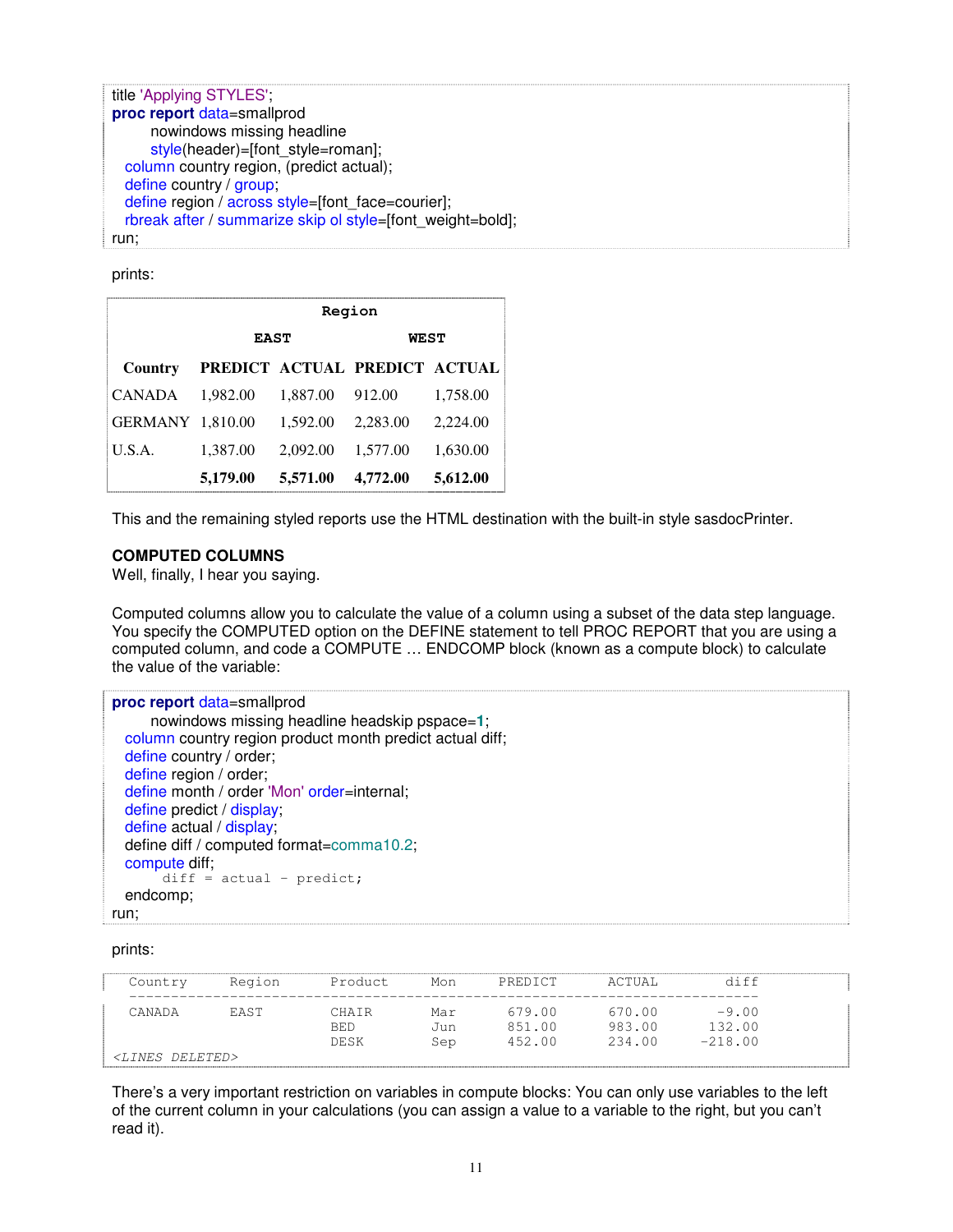Another important restriction is that unqualified columns must have usage DISPLAY. Here's what happens when you try to perform calculations on a numeric column with the default usage of ANALYSIS:

```
proc report data=smallprod
        nowindows missing headline headskip pspace=1;
  column country region product month predict actual diff;
  define country / order;
  define region / order;
   define month / order 'Mon' order=internal;
   define diff / computed format=comma10.2;
  compute diff;
     diff = actual - predict;endcomp;
run;
```
#### The log shows

```
NOTE: Variable predict is uninitialized.
NOTE: Variable actual is uninitialized.
NOTE: Variable predict is uninitialized.
NOTE: Variable actual is uninitialized.
NOTE: There were 19 observations read from the data set WORK.SMALLPROD.
```
### And the DIFF column always contains 0.

If you want to perform calculations on an analysis variable, you must qualify the name with the name of a statistic:

```
proc report data=smallprod
     nowindows missing headline;
 column country region product month predict actual diff;
 define country / order;
 define region / order;
 define diff / computed format=comma10.2;
 compute diff;
       diff = actual.sum - predict.sum;endcomp;
 break after country / summarize skip ol;
run;
```
### prints:

| Country | Region | Product    | t.h  | PREDICT  | ACTUAL   | diff      |
|---------|--------|------------|------|----------|----------|-----------|
| CANADA  | EAST   | <b>BED</b> | Jun. | 851.00   | 983.00   | 132.00    |
|         |        | DESK       | Sep  | 452.00   | 234.00   | $-218.00$ |
|         |        | CHAIR      | Mar  | 679.00   | 670.00   | $-9.00$   |
|         | WEST   | TABLE      | Dec  | 231.00   | 778.00   | 547.00    |
|         |        | CHAIR      | Jun  | 98.00    | 838.00   | 740.00    |
|         |        | SOFA       | Mar  | 583.00   | 142.00   | $-441.00$ |
|         |        |            |      |          |          |           |
| CANADA  |        |            | Sep  | 2,894.00 | 3,645.00 | 751.00    |

# **PRINTING AN OBSERVATION NUMBER**

Printing something like an observation number is an obvious thing for a long-time SAS user to want to do, and there's an obvious approach: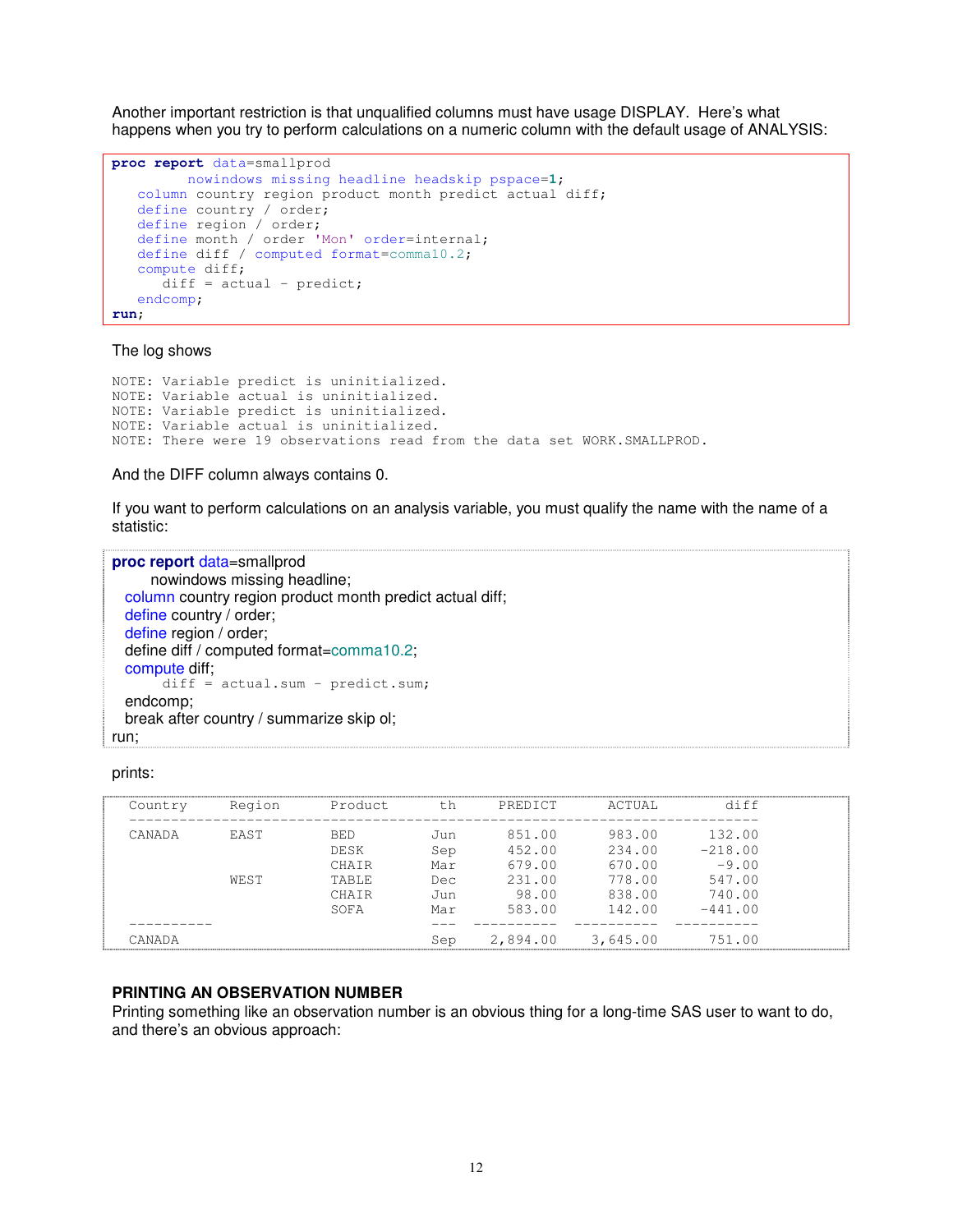**proc report** data=smallprod nowindows missing headline; column Obs country region product month predict; define country / order; define region / order; define obs / computed; compute obs; obs + **1**; endcomp; run;

but unfortunately it prints:

|                            |             |        |             | Mon |         |
|----------------------------|-------------|--------|-------------|-----|---------|
|                            | Obs Country | Region | Product     | th  | PREDICT |
|                            |             |        |             |     |         |
|                            | CANADA      | EAST   | BED         | Jun | 851.00  |
|                            |             |        | <b>DESK</b> | Sep | 452.00  |
|                            |             |        | CHATR       | Mar | 679.00  |
| <lines deleted=""></lines> |             |        |             |     |         |

What happened?

It's a bit of a gotcha. PROC REPORT behaves a bit like the data step in that report variables (those listed in the COLUMN statement) are automatically reset to missing at the beginning of each observation. So Obs is always reset to missing, 1 is added, and the result is missing.

The workaround is to use a variable that's not named in the COLUMN statement to hold the value across observations. Such variables are retained by not reset:

**proc report** data=smallprod nowindows missing headline; column Obs country region product month predict; define country / order; define region / order; define obs / computed; compute obs;  $obsno + 1$ ;  $obs = obsno;$ endcomp; run;

prints:

| Obs                        | Country | Region | Product               | Mon               | PREDICT                    |
|----------------------------|---------|--------|-----------------------|-------------------|----------------------------|
|                            | CANADA  | EAST   | BE.D<br>DESK<br>CHAIR | Jun<br>Sep<br>Mar | 851.00<br>452.00<br>679.00 |
| <lines deleted=""></lines> |         |        |                       |                   |                            |

# **CREATING AN OUTPUT DATA SET**

You can use the OUT= option on the PROC REPORT statement to create an output data set. The data set will have a variable for each column in the COLUMN statement, plus a special variable named \_BREAK\_: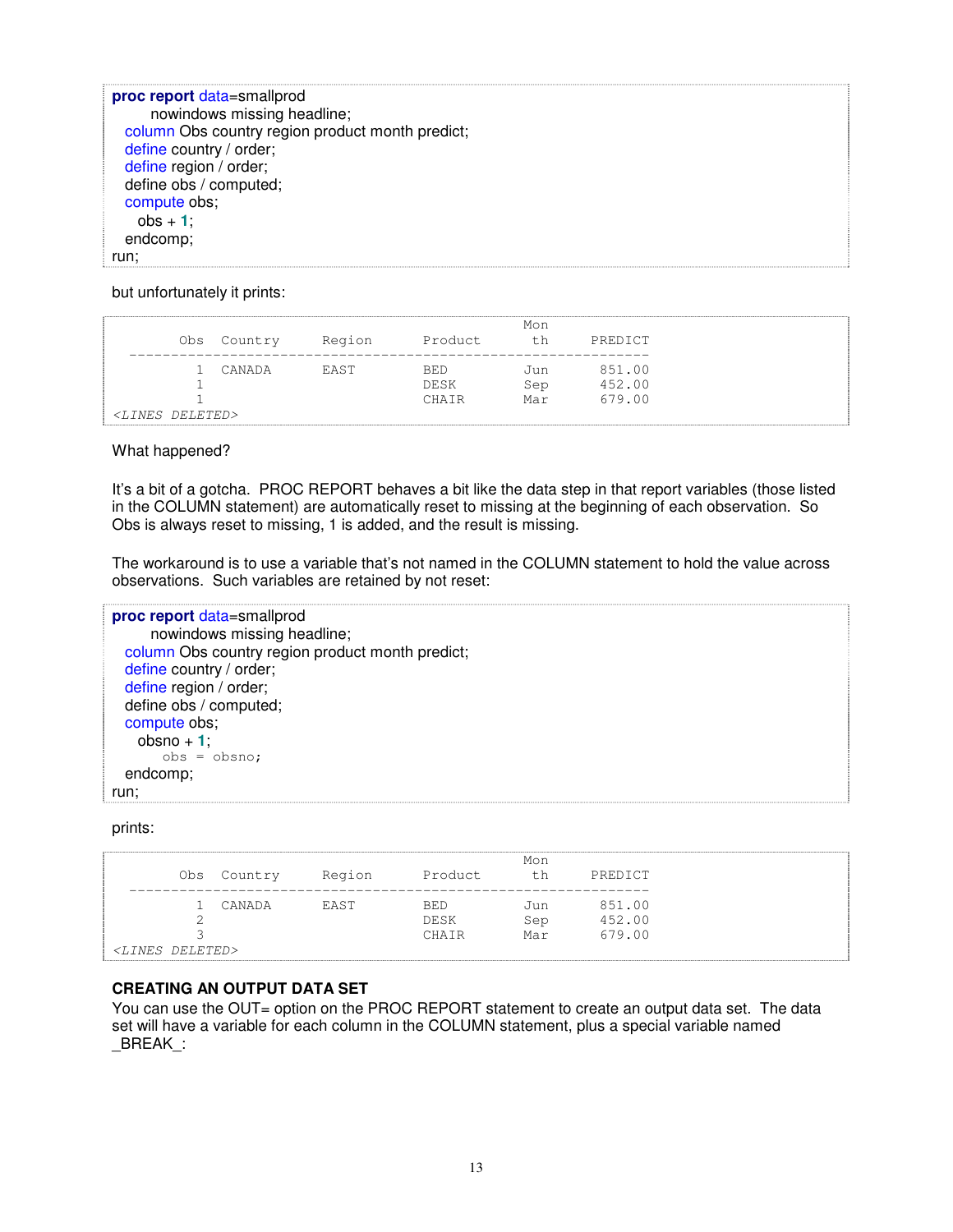**proc report** data=smallprod nowindows missing headline out=reportout; column country region predict actual; define country / group; define region / group; break after country / summarize skip ol; rbreak after / summarize skip dol; run; **proc print** data=reportout;

run;

#### prints:

| COUNTRY | REGION      | PREDICT     | ACTUAL    |          |       |
|---------|-------------|-------------|-----------|----------|-------|
|         |             |             |           |          |       |
|         |             |             |           |          |       |
|         |             |             |           |          |       |
| CANADA  | WEST        | 912.00      | 1,758.00  |          |       |
| CANADA  |             | 2,894.00    | 3,645.00  | COUNTRY  |       |
| GERMANY | <b>FAST</b> | 1,810.00    | 1,592.00  |          |       |
| GERMANY | WEST        | 2,283.00    | 2,224.00  |          |       |
| GERMANY |             | 4,093.00    | 3,816.00  | COUNTRY  |       |
| U.S.A.  | <b>FAST</b> | 1,387.00    | 2,092.00  |          |       |
| U.S.A.  | WEST        | 1,577.00    | 1,630.00  |          |       |
| U.S.A.  |             | 2,964.00    | 3,722.00  | COUNTRY  |       |
|         |             | 9,951.00    | 11,183.00 | RBREAK   |       |
|         | CANADA      | <b>FAST</b> | 1,982.00  | 1,887.00 | BREAK |

# **USING THE \_BREAK\_ VARIABLE TO CHANGE SUMMARY LINES**

The BREAK\_ variable is also available in COMPUTE blocks; you can use it to decide when to change the value of other variables (even though it appears to the right of all other variables in the output data set). Suppose you don't like the default text for summary lines; you can change it:

```
proc report data=smallprod nowindows missing headline;
   column country region predict actual;
   define country / group;
   define region / group;
   break after country / summarize skip ol;
   rbreak after / summarize skip dol;
   compute country;
      if \nvert break_\frac{1}{x} 'COUNTRY' then
          country = 'Subtotal';
       else if _break_ = '_RBREAK_' then
          \overline{C} country = 'GrandTotal';
   endcomp;
run;
```

| Country  | Region | PREDICT  | ACTUAL   |
|----------|--------|----------|----------|
|          |        |          |          |
| CANADA   | EAST   | 1,982.00 | 1,887.00 |
|          | WEST   | 912.00   | 1,758.00 |
|          |        |          |          |
| Subtotal |        | 2,894.00 | 3,645.00 |
|          |        |          |          |
| GERMANY  | EAST   | 1,810.00 | 1,592.00 |
|          | WEST   | 2,283.00 | 2,224.00 |
|          |        |          |          |
| Subtotal |        | 4,093.00 | 3,816.00 |
| U.S.A.   | EAST   | 1,387.00 | 2,092.00 |
|          | WEST   | 1,577.00 | 1,630.00 |
|          |        |          |          |
| Subtotal |        | 2,964.00 | 3,722.00 |
|          |        |          |          |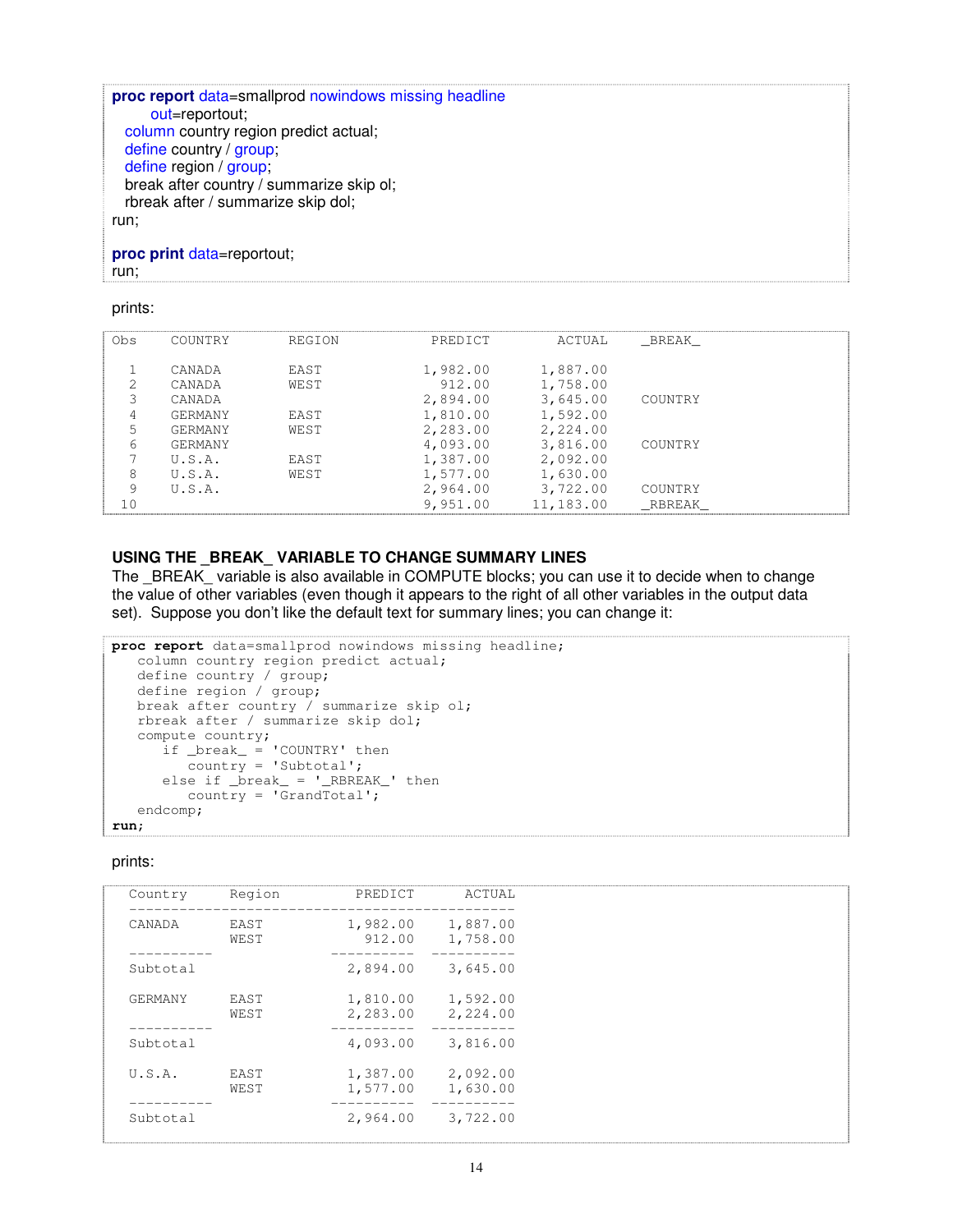| ___________<br>--<br>-------- | ___________<br>____ | ___________<br>__<br>------ |  |
|-------------------------------|---------------------|-----------------------------|--|
|                               |                     | . .<br><b>__</b>            |  |

### **COMPUTING A RATIO**

Suppose you want to compute the ratio between two summarized variables. You can do that by specifying the variable and statistic in the compute block:

```
proc report data=smallprod nowindows missing headline;
   column country region predict actual ratio;
   define country / group;
  define region / group;
  define ratio / computed format=6.2;
  break after country / summarize skip ol;
  rbreak after / summarize skip dol;
  compute ratio;
     ratio = actual.sum / predict.sum;
   endcomp;
run;
```
prints:

| Country        | Region       | PREDICT              | ACTUAL                             | ratio        |
|----------------|--------------|----------------------|------------------------------------|--------------|
| CANADA         | EAST<br>WEST | 912.00               | 1,982.00 1,887.00 0.95<br>1,758.00 | 1.93         |
| CANADA         |              | 2,894.00             | 3,645.00                           | 1.26         |
| GERMANY        | EAST<br>WEST | 2,283.00             | 1,810.00 1,592.00<br>2,224.00      | 0.88<br>0.97 |
| <b>GERMANY</b> |              | 4,093.00             | 3,816.00                           | 0.93         |
| U.S.A.         | EAST<br>WEST | 1,387.00<br>1,577.00 | 2,092.00<br>1,630.00               | 1.51<br>1.03 |
| U.S.A.         |              |                      | 2,964.00 3,722.00                  | 1.26         |
|                |              | 9,951.00             | 11,183.00                          | 1.12         |

Notice something important here: the ratios are correct in the summary lines. SAS didn't just add up the ratios from the country/region summary lines – it knew to use the country/region summaries in the country/region ratio calculations, and the grand total summaries in the grand summary ratio calculation. SAS actually maintains four sets of numbers – for the detail lines, groups, and report, plus page totals and chooses the correct one to use each time it executes the compute block.

### **PRINTING A LINE**

The LINE statement lets your print a text string of your choosing. The line statement is similar in syntax to the PUT statement (warning – but not identical):

```
proc report data=smallprod nowindows missing headline;
  column country region predict actual ratio;
  define country--region / group;
  define ratio / computed format=6.2;
  rbreak after / summarize skip dol;
  compute ratio;
      ratio = actual.sum / predict.sum;
   endcomp;
   compute after country;
     cratio = actual.sum / predict.sum;
     line @10 'Country Ratio is '
          @28 cratio 6.2;
   endcomp;
```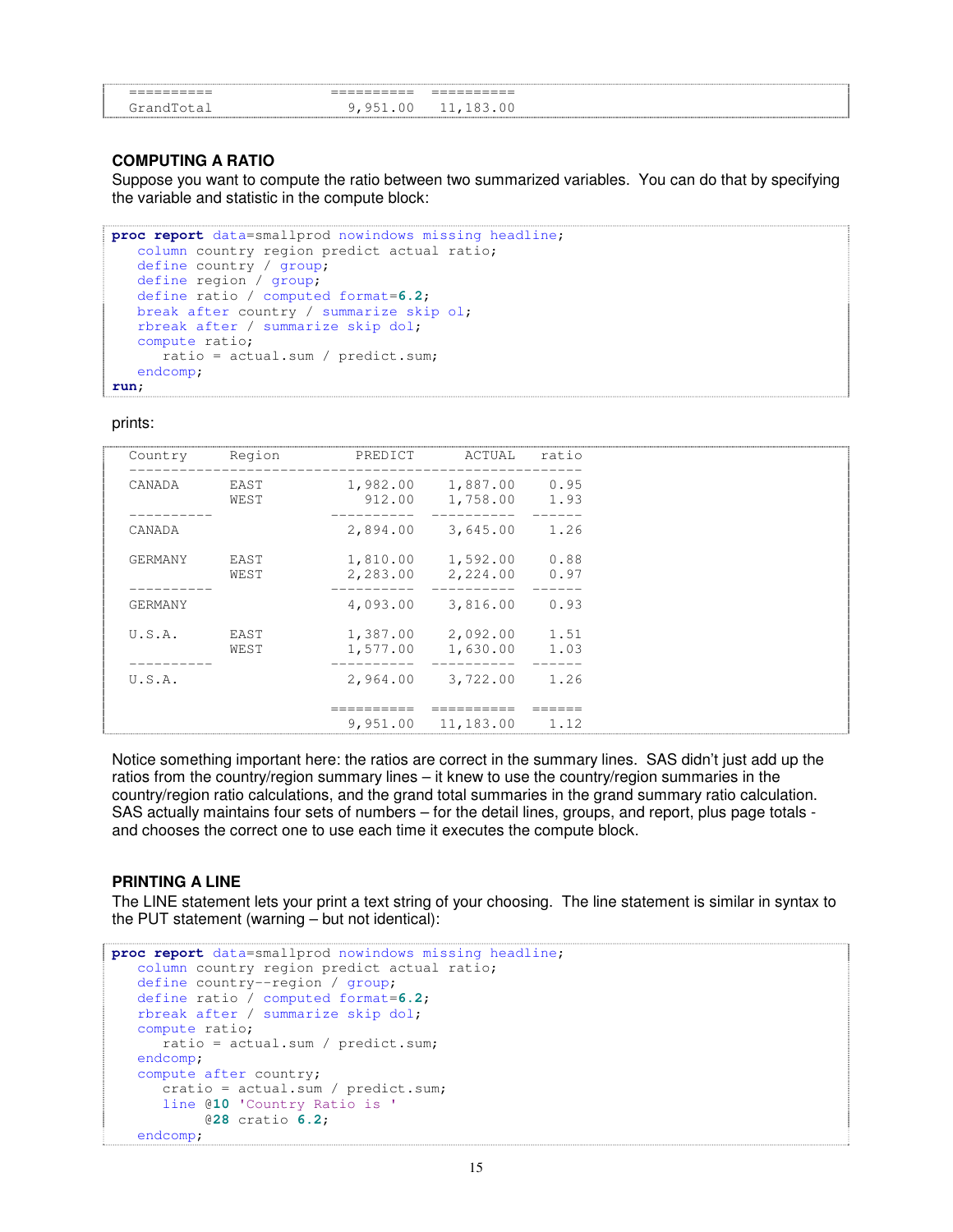#### **run**;

#### prints:

| Country | Region           | PREDICT  | ACTUAL    | ratio |
|---------|------------------|----------|-----------|-------|
| CANADA  | FAST             | 1,982.00 | 1,887.00  | 0.95  |
|         | WEST             | 912.00   | 1,758.00  | 1.93  |
|         | Country Ratio is | 1.26     |           |       |
| GERMANY | FAST             | 1,810.00 | 1,592.00  | 0.88  |
|         | WEST             | 2,283.00 | 2,224.00  | 0.97  |
|         | Country Ratio is | 0.93     |           |       |
| U.S.A.  | FAST             | 1,387.00 | 2,092.00  | 1.51  |
|         | WEST             | 1,577.00 | 1,630.00  | 1.03  |
|         | Country Ratio is | 1.26     |           |       |
|         |                  |          |           |       |
|         |                  | 9,951.00 | 11,183.00 | 1.12  |

Warning: there are two big gotchas with the LINE statement. The first is that the LINE statement always executes, even if it's inside a false IF block. This means that you can't conditionally put out a blank line. You can, however, put the text you might want to print in a variable, and calculate the variable with an IF statement.

This doesn't do what you want:

```
compute after country;
  cratio = actual.sum / predict.sum;
  if ratio > 1 then
     line @10 'Country Ratio is '
           @28 cratio 6.2;
endcomp;
```
it prints:

| Country | Region           | PREDICT  | ACTUAL             | ratio |
|---------|------------------|----------|--------------------|-------|
|         |                  |          |                    |       |
|         |                  |          |                    |       |
| CANADA  | <b>FAST</b>      | 1,982.00 | 1,887.00           | 0.95  |
|         |                  |          |                    |       |
|         | WEST             | 912.00   | 1,758.00           | 1.93  |
|         | Country Ratio is | 1.26     |                    |       |
|         |                  |          |                    |       |
| GERMANY | <b>FAST</b>      | 1,810.00 | 1,592.00           | 0.88  |
|         | WEST             | 2,283.00 | 2,224.00           | 0.97  |
|         |                  |          |                    |       |
|         | Country Ratio is | 0.93     |                    |       |
| U.S.A.  | <b>FAST</b>      | 1,387.00 | 2,092.00           | 1.51  |
|         |                  |          |                    |       |
|         | WEST             | 1,577.00 | 1,630.00           | 1.03  |
|         |                  | 1.26     |                    |       |
|         | Country Ratio is |          |                    |       |
|         |                  |          |                    |       |
|         |                  |          |                    | 1.12  |
|         |                  |          | 9,951.00 11,183.00 |       |

This:

```
compute after country;
  cratio = actual.sum / predict.sum;
   if ratio > 1 then
     linetext = 'Country Ratio is ' || put(cratio, 6.2);
   else
     linetext = ' ';
   line @10 linetext $50.;
endcomp;
```

| Country  | Region                        | PREDICT | ACTUAL                 | ratio |
|----------|-------------------------------|---------|------------------------|-------|
| 'ANAI) A | <b>FAST</b>                   |         | 1,982.00 1,887.00 0.95 |       |
|          | WEST<br>Country Ratio is 1.26 |         | 912.00 1,758.00 1.93   |       |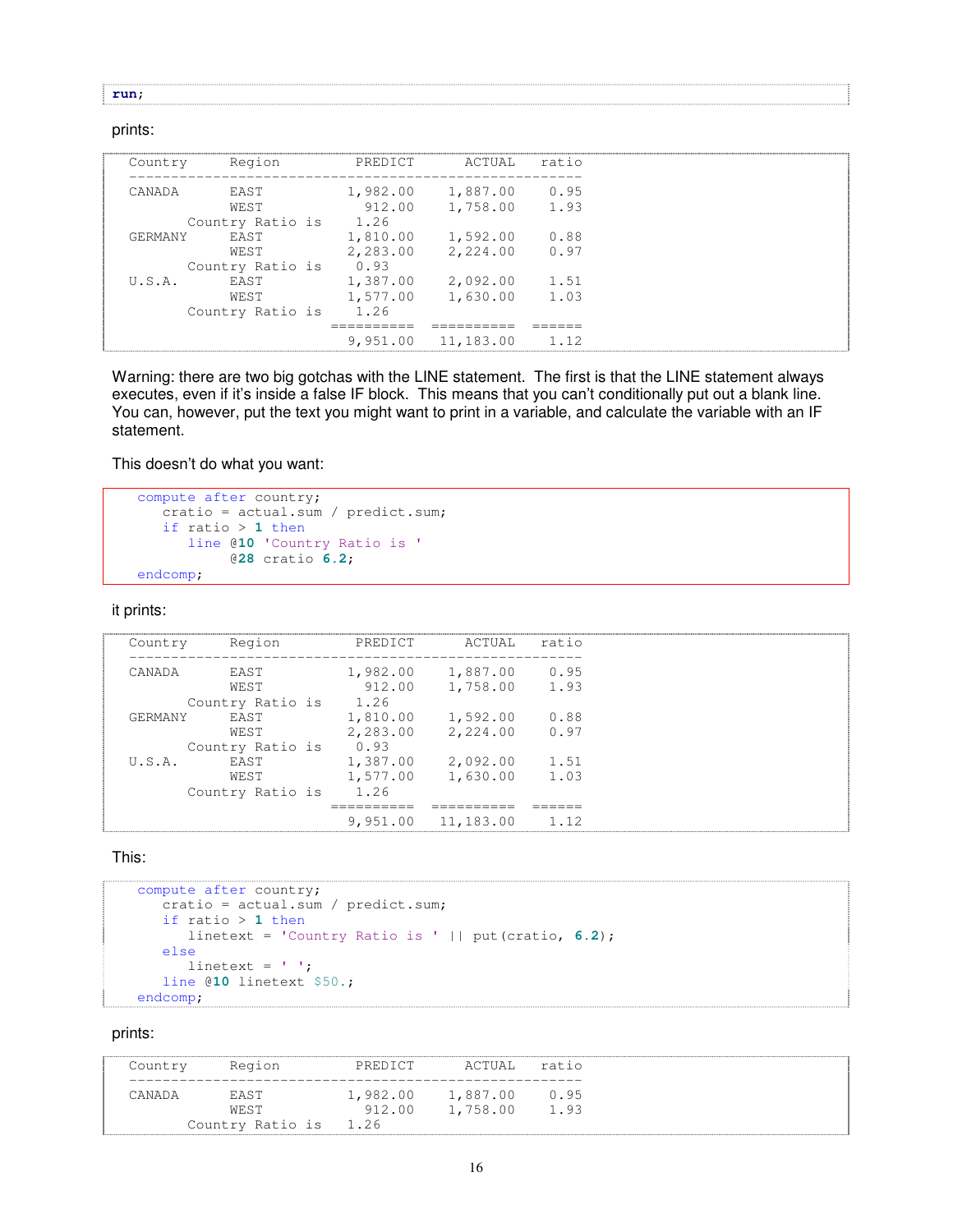| GERMANY | FAST                  | 1,810.00 | 1,592.00             | 0.88 |  |
|---------|-----------------------|----------|----------------------|------|--|
|         | WEST                  |          | 2,283.00 2,224.00    | 0.97 |  |
|         |                       |          |                      |      |  |
| U.S.A.  | FAST                  | 1,387.00 | 2,092.00 1.51        |      |  |
|         | WEST                  |          | 1,577.00 1,630.00    | 1.03 |  |
|         | Country Ratio is 1.26 |          |                      |      |  |
|         |                       |          |                      |      |  |
|         |                       |          | $9,951.00$ 11,183.00 | 1.12 |  |

Much closer, but you still have an extra blank line.

The second gotcha is that you can't align LINE output with columns by name; there's no way to say "put this in the same horizontal location as the X variable". With monospace output, you can just count the columns, but there's no way to line up proportional font output.

I expect that both of these problems will be addressed in a future release of SAS.

### **CONTROLLING APPEARANCE WITH CALL DEFINE**

One of the big winning features of PROC REPORT is the cell-level control it gives you over output appearance through the Output Delivery System. Although it's possible to achieve the same level of control in data step reporting, it's much more complicated – if you can use PROC REPORT, whoever inherits your programs will thank you.

In addition to the static styles shown in an example above, PROC REPORT provides the CALL DEFINE statement, which lets you specify the appearance of individual rows and cells. In the example below, ratios below 1 are shown in red, and ratios outside a given range are in bold:

```
proc report data=smallprod nowindows missing headline;
  column country region predict actual ratio;
  define country--region / group;
  define ratio / computed format=6.2;
  break after country / summarize skip ol;
  rbreak after / summarize skip dol;
  compute ratio;
      ratio = actual.sum / predict.sum;
      if ratio < 1 then
        call define(_col_, 'style', 'style=[foreground=red]');
      if ratio < 0.9 or ratio > 1.1 then
        call define(_col_, 'style', 'style=[font_weight=bold]');
   endcomp;
run;
```
produces:

| Country             |             | <b>Region PREDICT ACTUAL</b> |           | ratio |
|---------------------|-------------|------------------------------|-----------|-------|
| <b>CANADA</b>       | <b>EAST</b> | 1,982.00                     | 1,887.00  | 0.95  |
|                     | <b>WEST</b> | 912.00                       | 1,758.00  | 1.93  |
| <b>CANADA</b>       |             | 2,894.00                     | 3,645.00  | 1.26  |
| <b>GERMANY EAST</b> |             | 1,810.00                     | 1,592.00  | 0.88  |
|                     | WEST        | 2,283.00                     | 2,224.00  | 0.97  |
| <b>GERMANY</b>      |             | 4,093.00                     | 3,816.00  | 0.93  |
| U.S.A.              | <b>EAST</b> | 1,387.00                     | 2,092.00  | 1.51  |
|                     | <b>WEST</b> | 1,577.00                     | 1,630.00  | 1.03  |
| U.S.A.              |             | 2,964.00                     | 3,722.00  | 1.26  |
|                     |             | 9.951.00                     | 11,183.00 | 1.12  |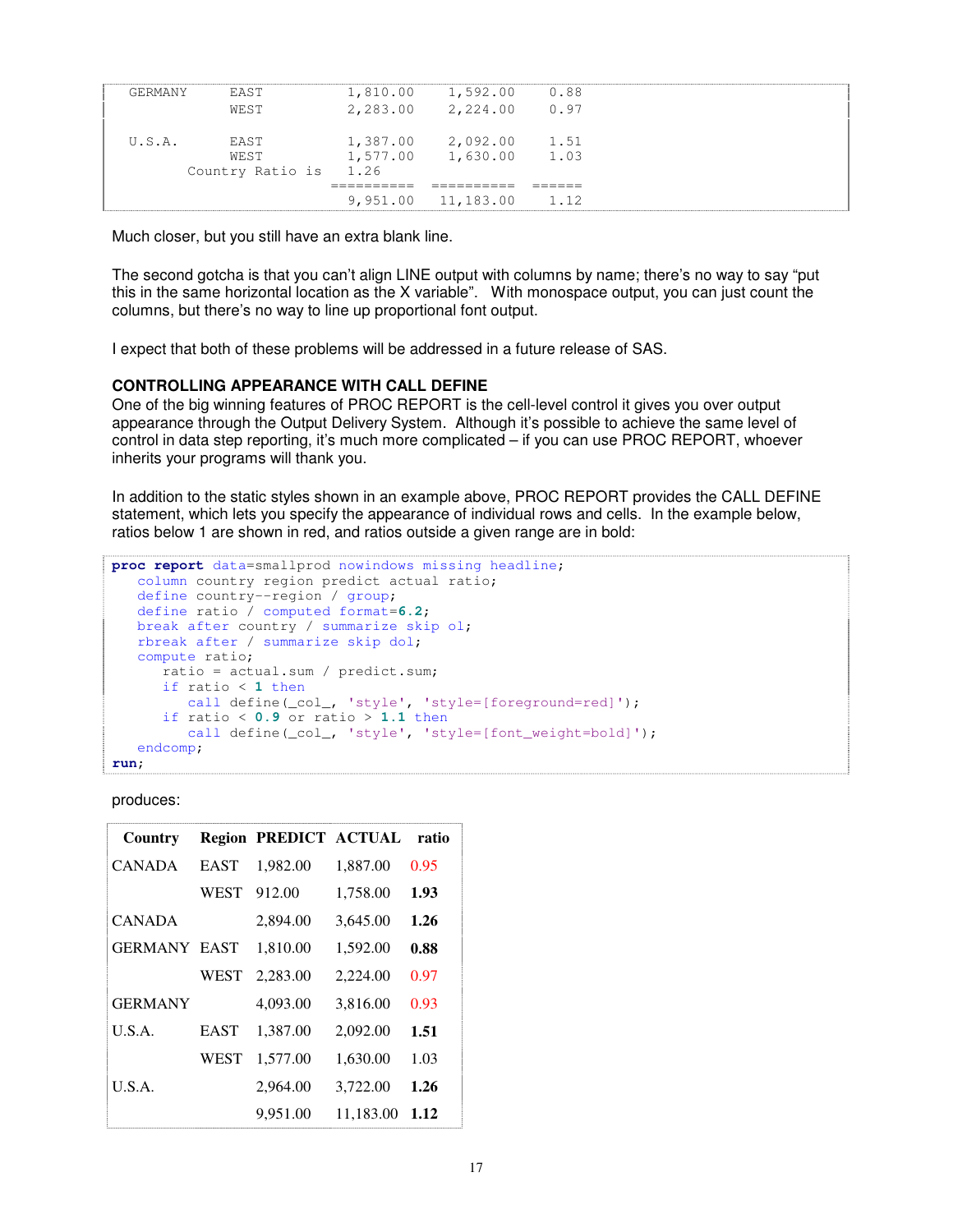You can also control the format of an entire row; this variation on the Observation Number code creates a grey background under every other row:

```
proc report data=smallprod
        nowindows missing headline ;
   column country region product month predict;
   define country / order;
   define region / order;
  compute region;
     obsno + 1;
      if mod(obsno, 2) = 0 then
        call define(_row_, 'style', 'style=[background=ltgray]');
   endcomp;
run;
```
prints:

|             |                |     | <b>Country Region Product Month PREDICT</b> |
|-------------|----------------|-----|---------------------------------------------|
| CANADA EAST | <b>BED</b>     | Jun | 851.00                                      |
|             | <b>DESK</b>    | Sep | 452.00                                      |
|             | CHAIR Mar      |     | 679.00                                      |
|             | WEST TABLE Dec |     | 231.00                                      |
|             | CHAIR Jun      |     | 98.00                                       |
|             | SOFA.          | Mar | 583.00                                      |

*<LINES DELETED>*

### **DYNAMICALLY CHANGING FORMATS**

Someone on SAS-L wanted to know how to display a different number of decimal points for the same field on each line of a report; another variable contained the number of decimal points to display.

Here's some code to do that:

```
data test (keep=decimals value displayed);
   do i = 1 to 5;
      do decimals = 0 to 3;
         value = ranuni(95605) * 10;
         displayed = value;
         output;
      end;
   end;
   stop;
run;
proc report data=test nowindows missing;
   columns value decimals displayed;
   define _all_ / display;
   compute displayed;
      call define(_col_, 'format', '10.' || put(decimals, z1.0));
   endcomp;
run;
```

| <b>VALUE</b> | <b>DECIMALS</b> | DISPLAYED |  |
|--------------|-----------------|-----------|--|
| 3.4648784    |                 |           |  |
| 3.3165982    |                 | 3.3       |  |
| 2.0278367    | 2               | 2.03      |  |
| 8.0749122    |                 | 8.075     |  |
| 8.1445687    |                 | 8         |  |
| 7.6102304    |                 | 7.6       |  |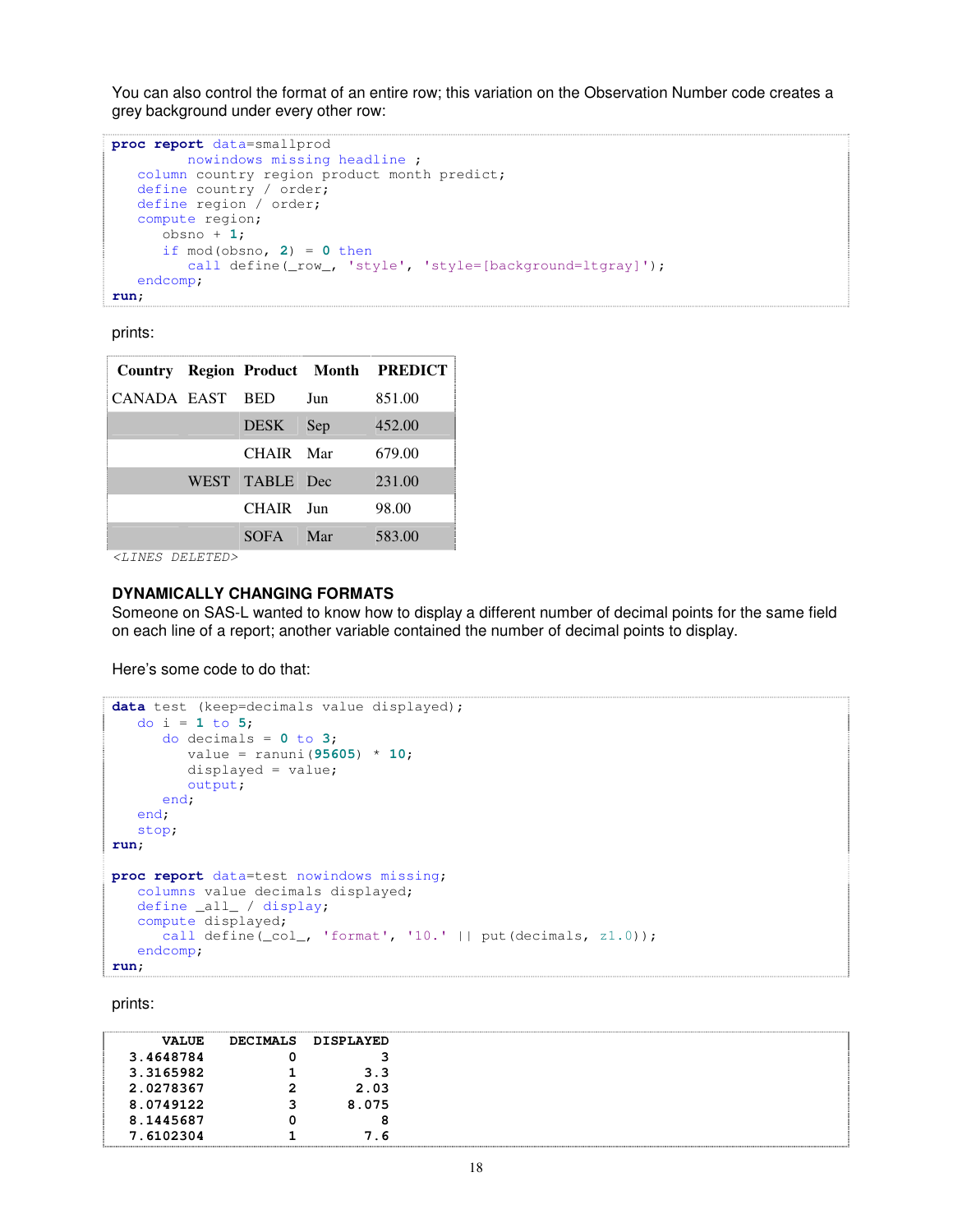| 5.2384895                                                       | 5.24  |  |
|-----------------------------------------------------------------|-------|--|
| 3.8716015                                                       | 3.872 |  |
| 5.5787562                                                       |       |  |
| <b>DELETED&gt;</b><br><lines< td=""><td></td><td></td></lines<> |       |  |